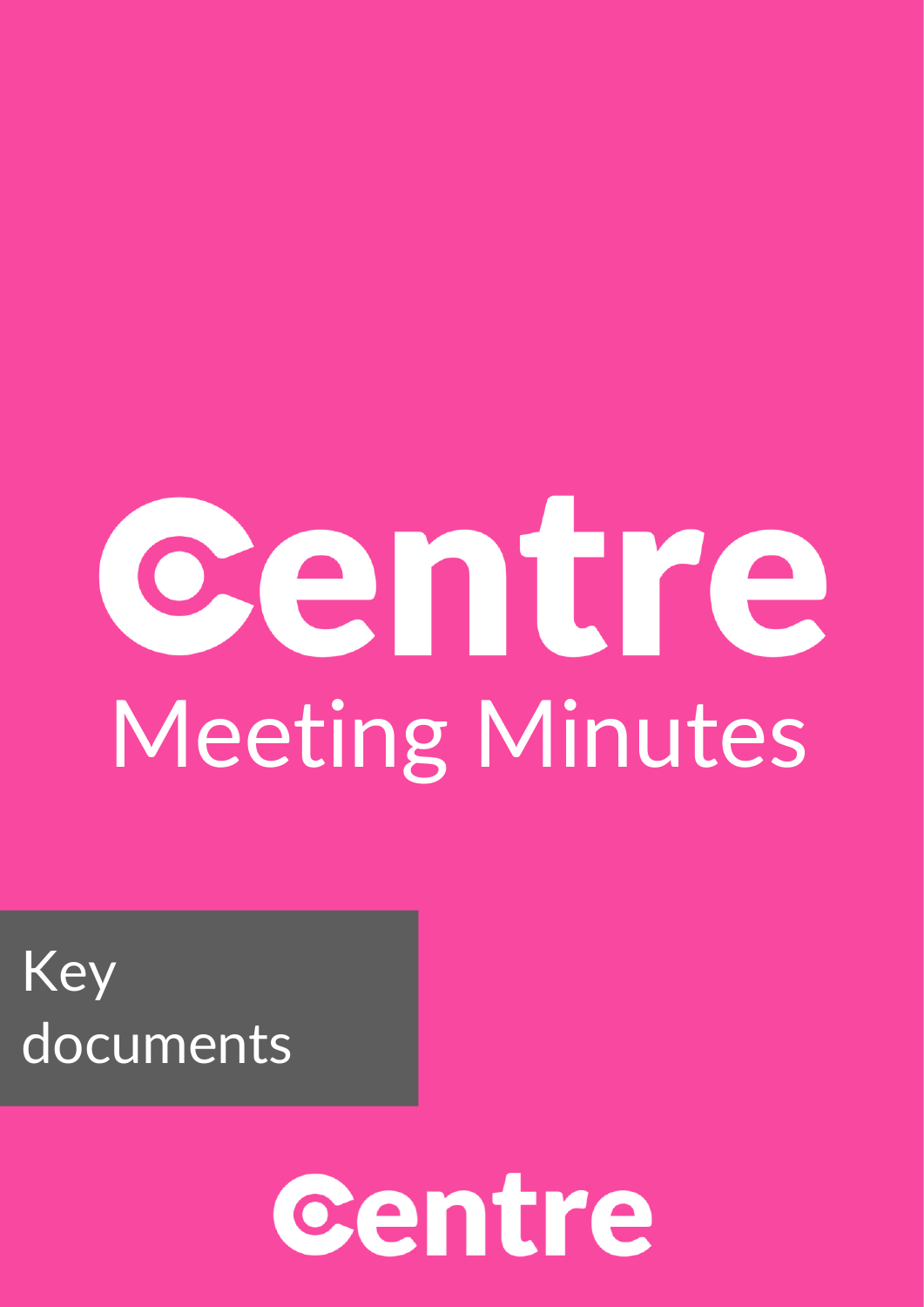**Date these procedures came into effect:** 11/04/2022

### **Date these procedures must be updated by:** 01/01/2023

**Written by:** Torrin Wilkins.

# **Contents**

| Cover                                                   | Page 1      |
|---------------------------------------------------------|-------------|
| <b>Contents</b>                                         | Page 2      |
| <b>Meeting one (Saturday 25th</b><br><b>April 2020)</b> | Page 3      |
| Meeting two (May 29th 2020)                             | Page 4      |
| Meeting three (12th June 2020)                          | Page 5      |
| Meeting four (26th June 2020)                           | Page 6      |
| <b>Meeting five (16th August)</b><br>2020)              | Pages 7-8   |
| <b>Meeting six (3rd December</b><br>2020)               | Pages 9-10  |
| <u> Meeting seven (29th January</u><br>2021)            | Pages 11-12 |
| <b>Meeting eight (19th March</b><br>2021)               | Page 13     |
| <b>Meeting nine (7th April 2021)</b>                    | Page 14     |
| Meeting ten (August 11th 2021)                          | Pages 15-16 |
| <u> Meeting eleven (February 23rd</u><br>2021)          | Pages 16-20 |
| <b>Meeting Twelve (April 6th</b><br><u> 2022):</u>      | Pages 21-27 |

What our meetings include:

Every month our team meets to discuss our activities as an organisation. This is also where the group votes on new policies and the outcome of each vote is recorded below.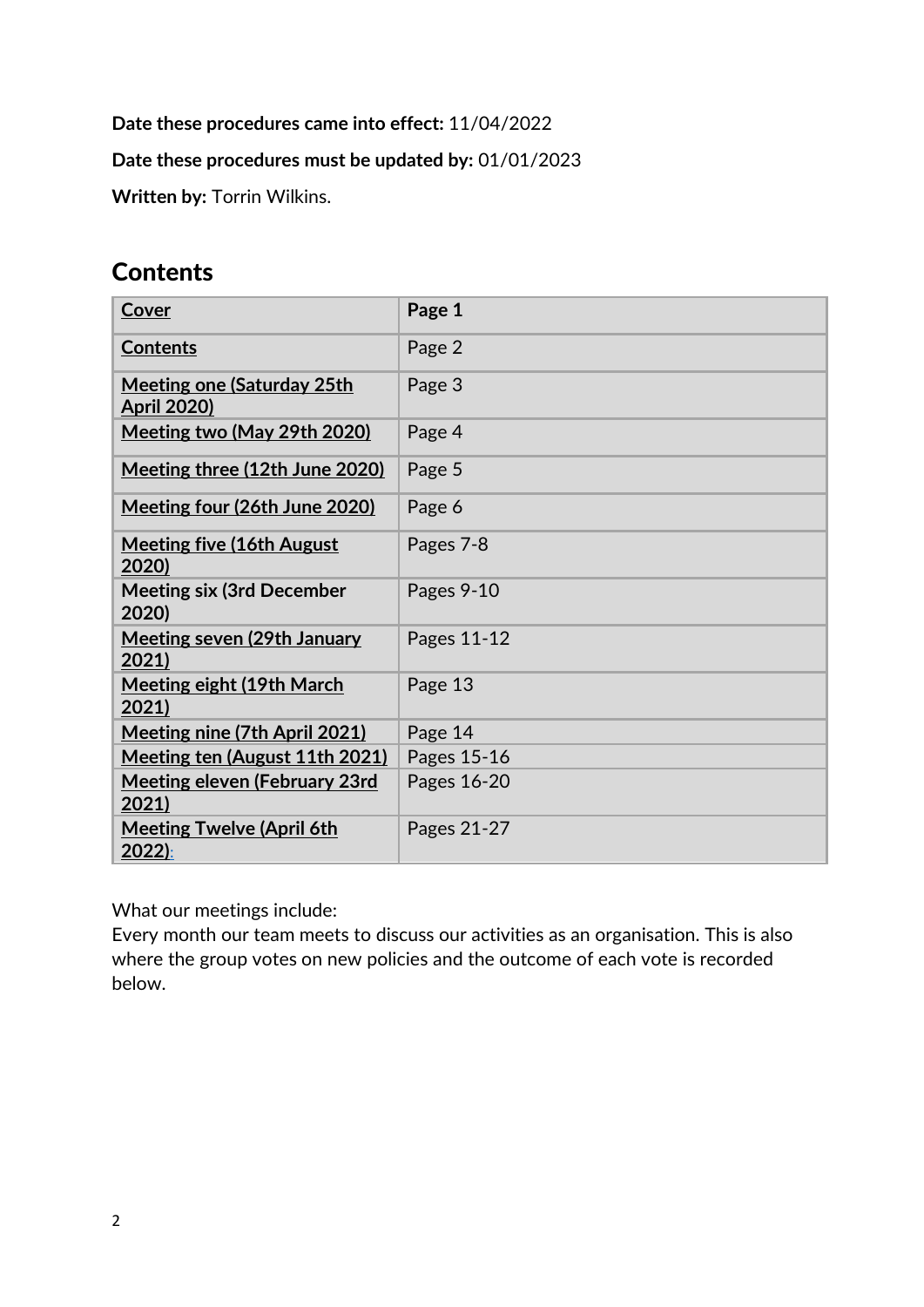### <span id="page-2-0"></span>**Meeting one (Saturday 25th April 2020)**

- Vote 1: Abolish parish councils? (Passed: Approve 11 votes, Disapprove 3 votes, Unsure 2 votes).
- Vote 2: Should the state fund faith schools? (Tie: Disapprove 7 votes, Approve 7 votes, Unsure 2 votes). This policy will be removed until the deadlock can be broken.
- Vote 3: Build Hyperloop rather than HS2? (Will be voted on in a coming meeting).
- Vote 4: Negative Income? (Passed: Accepted 14 votes, Unsure 2 votes).
- Vote 5: Constitution and Safeguarding measures (approved unanimously). Whilst both the Constitution and Safeguarding measures were accepted unanimously, they will also be voted on at the next meeting once they have been completed in full.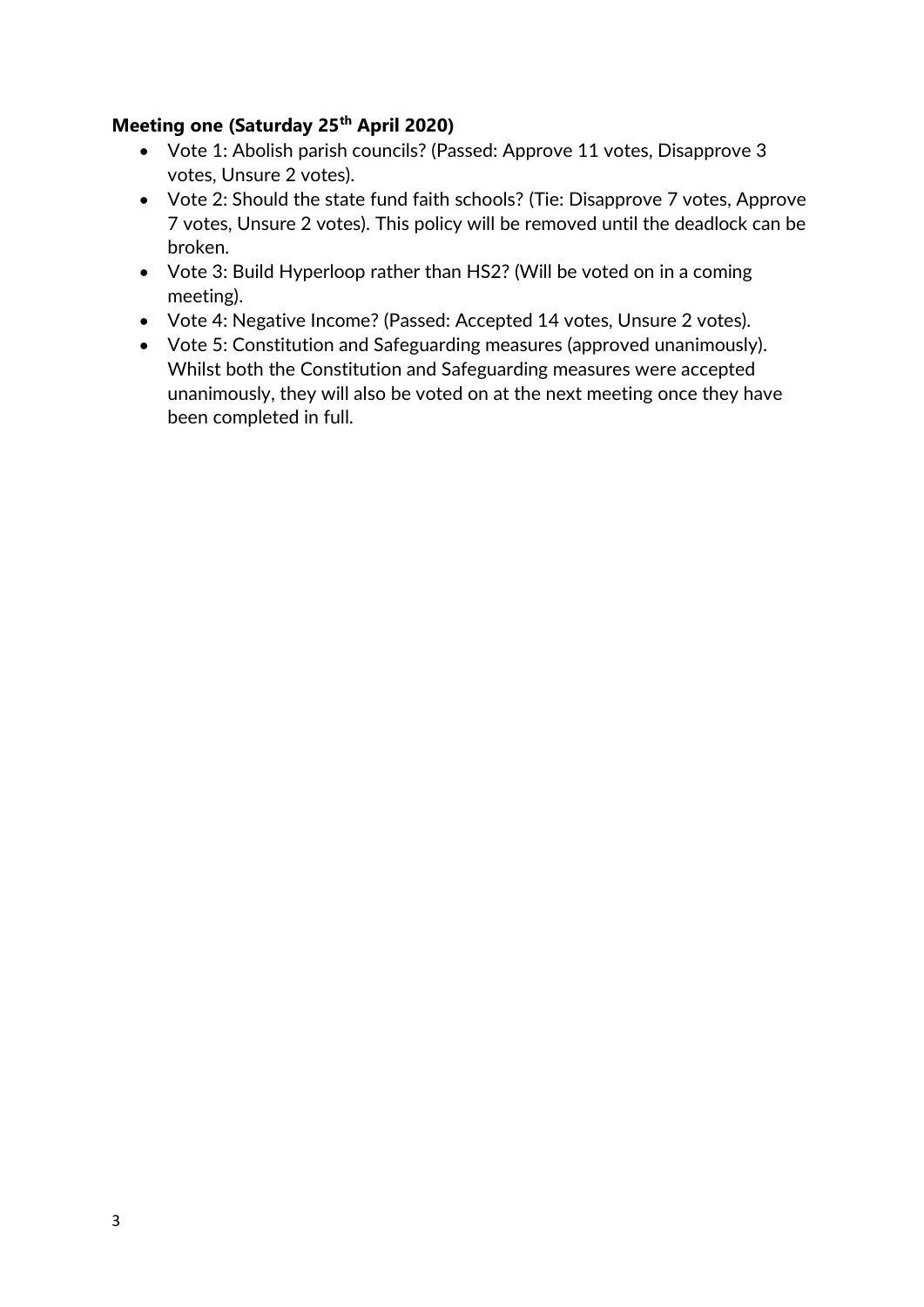## <span id="page-3-0"></span>**Meeting two (May 29th 2020)**

- Vote 1: Accept new Academies policies? (approved unanimously).
- Vote 2: Updated Constitution and Safeguarding measures (approved unanimously).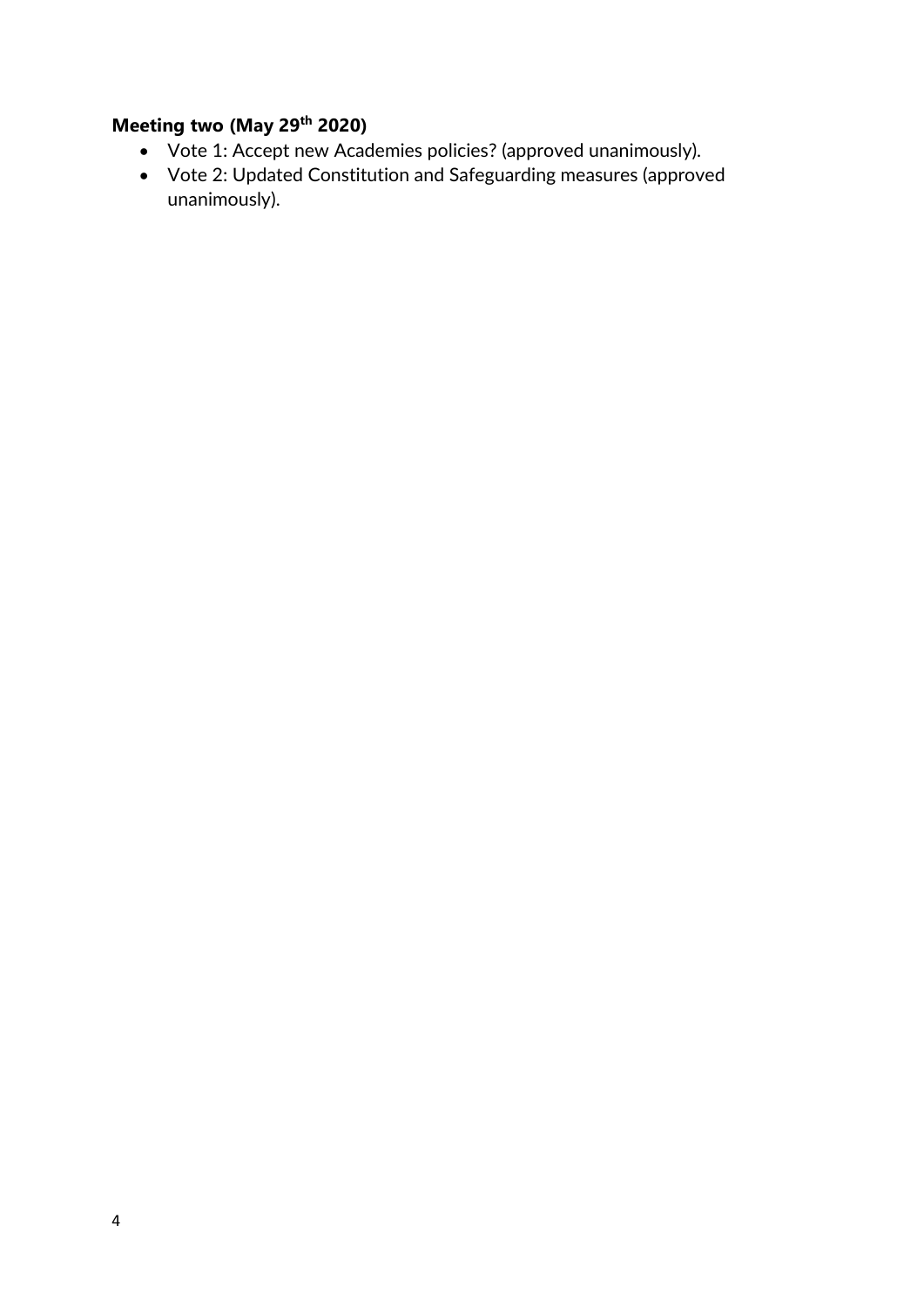### <span id="page-4-0"></span>**Meeting three (12th June 2020)**

- Vote 1: Change the position of 'Foreign Affairs' to 'Foreign and Commonwealth Affairs' (approved unanimously).
- We discussed our upcoming social media campaigns. This included the decision to move from one-week to two-week campaigns.
- There were also discussions on opening up donations.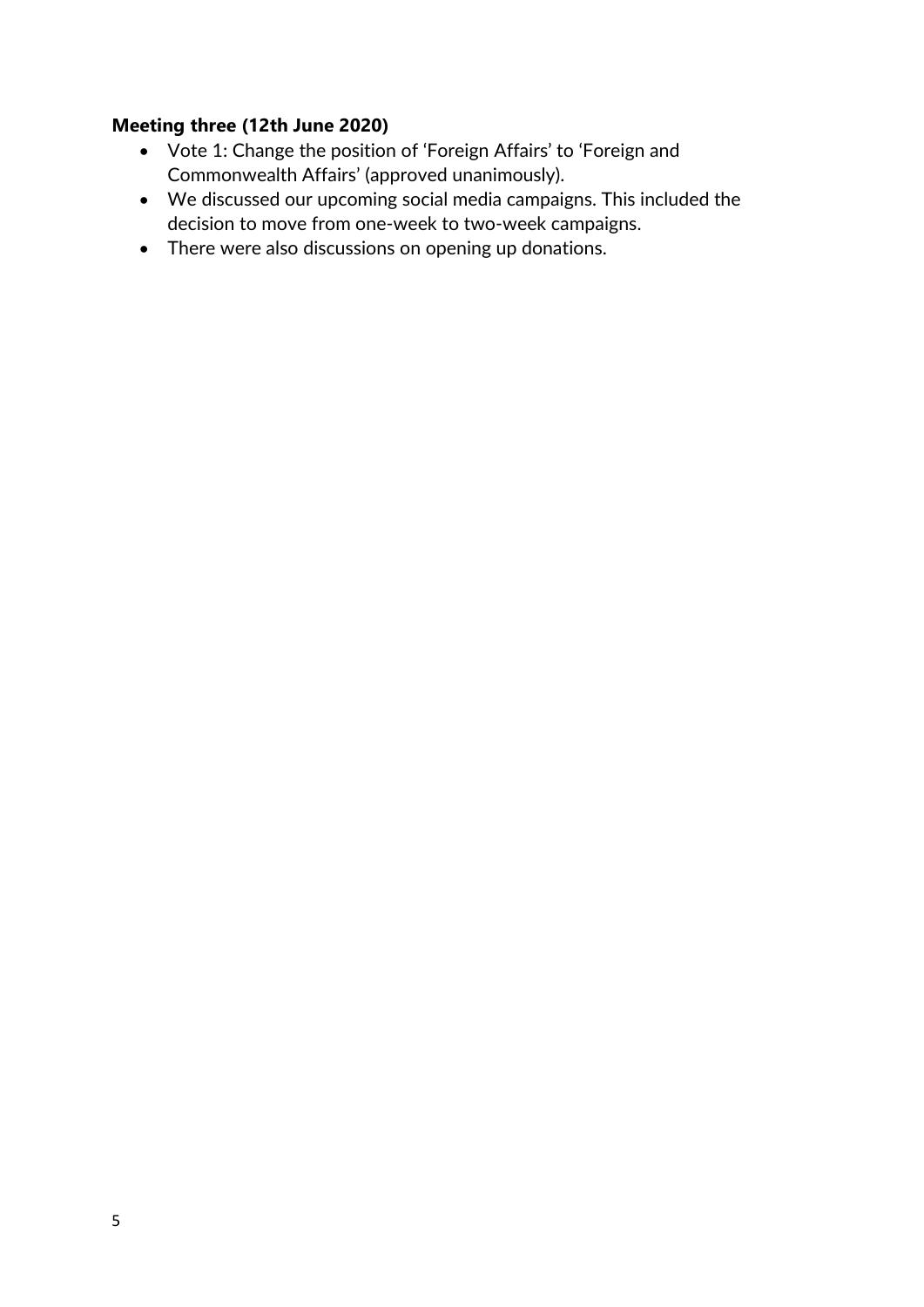### <span id="page-5-0"></span>**Meeting four (26th June 2020)**

- Vote 1: Our new education policies and types of school. This included rules on academies and faith schools (approved unanimously).
- Vote 2: The updated safeguarding, complaints, code of conduct and other internal documents (approved unanimously).

### **Discussion:**

- Update on future campaigns.
- Update on papers in the future including 'Green New Deal 2.0' and 'Ending Selection'.
- Moving to one meeting per month with a break for July (approved unanimously).
- Future meetings and social dates.
- Any future social media campaigns people want to run. We have campaigns coming up on sex work, asylum seekers having the right to work and Land Value Tax.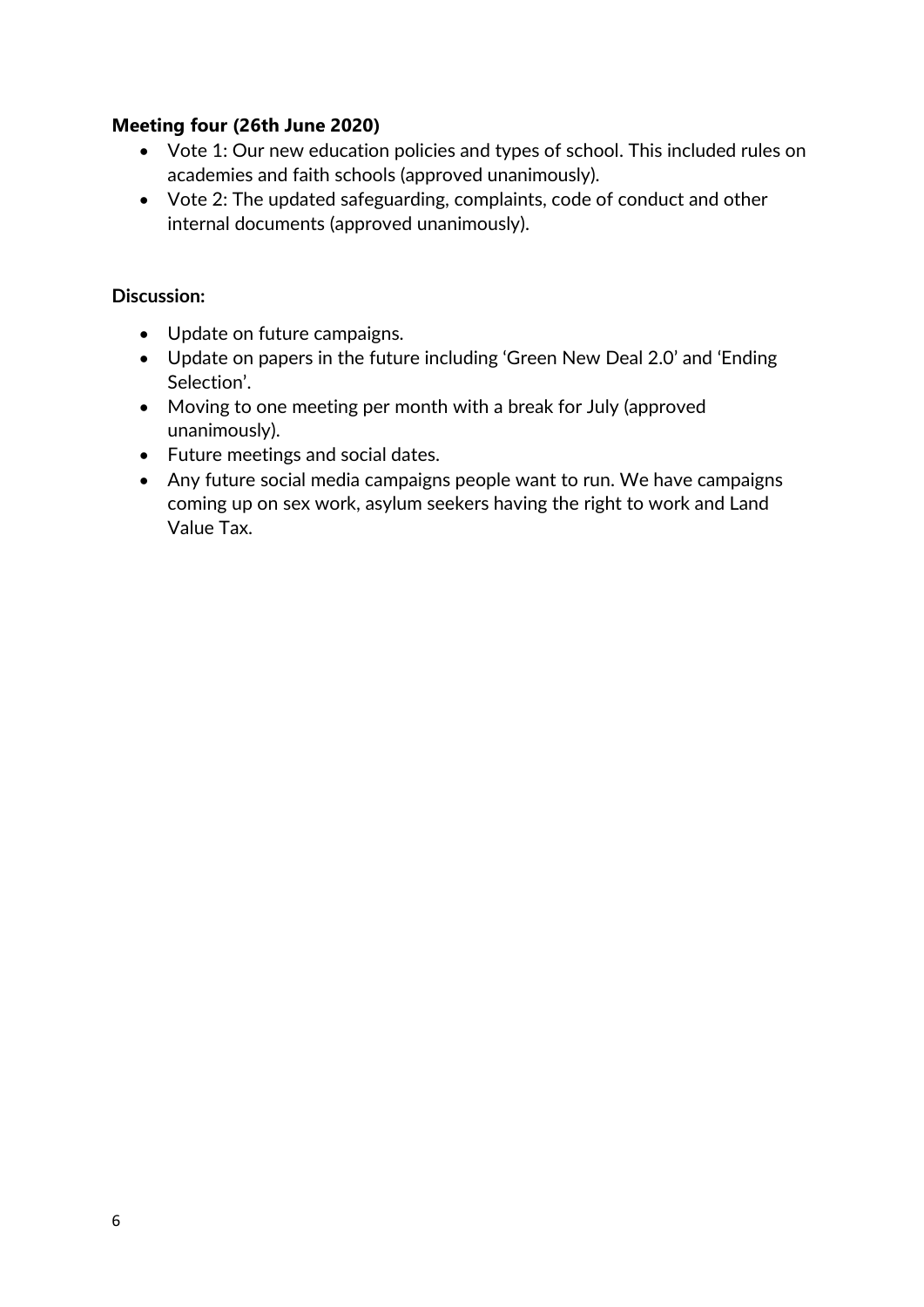### <span id="page-6-0"></span>**Meeting five (16th August 2020)**

Present: Torrin Wilkins, Dom Jackman, Md M Hamid, Joel Punwani, Aaminah Saleem, Christopher Dunne and Jasneet Samrai.

Apologies: Fergus Llewelyn Turtle, Rob Byrne, Archie Barnett and Janey Little.

### **Business:**

Constitution:

Create a social media team and structures of regional/state branches into the manifesto (Unanimously passed).

New policies:

Adopt the Pride Manifesto policies into our aims (Unanimously passed).

Votes:

Accept or reject Janey Little as Education Spokesperson? 15 accept (approved unanimously).

Accept or reject Archie Barnett as Environment Spokesperson? 10 accept (approved unanimously).

Accept or reject Md M Hamid as North East Chair? 8 accept, 1 unsure (approved).

Move Centre meetings to once a month rather than once every two weeks? This doesn't include socials, just formal meetings for decisions etc. 15 accept (approved unanimously).

Increase the number of people needed to propose a new policy or to change an existing one? 5 accept and 1 reject.

Accept or reject Billy Boulton for Social Security Spokesperson? 5 unsure and 5 reject (rejected).

Accept or reject Samuel Bryars as Deputy Youth Chair? 10 accept (approved unanimously).

Vote 2: New education policies (does not include faith school funding and private schools policies). 10 accept (approved unanimously).

No confidence votes:

Nelly Kibirige (proposed by Torrin Wilkins, Jasneet Samrai and Aaminah Saleem). (Unanimously passed).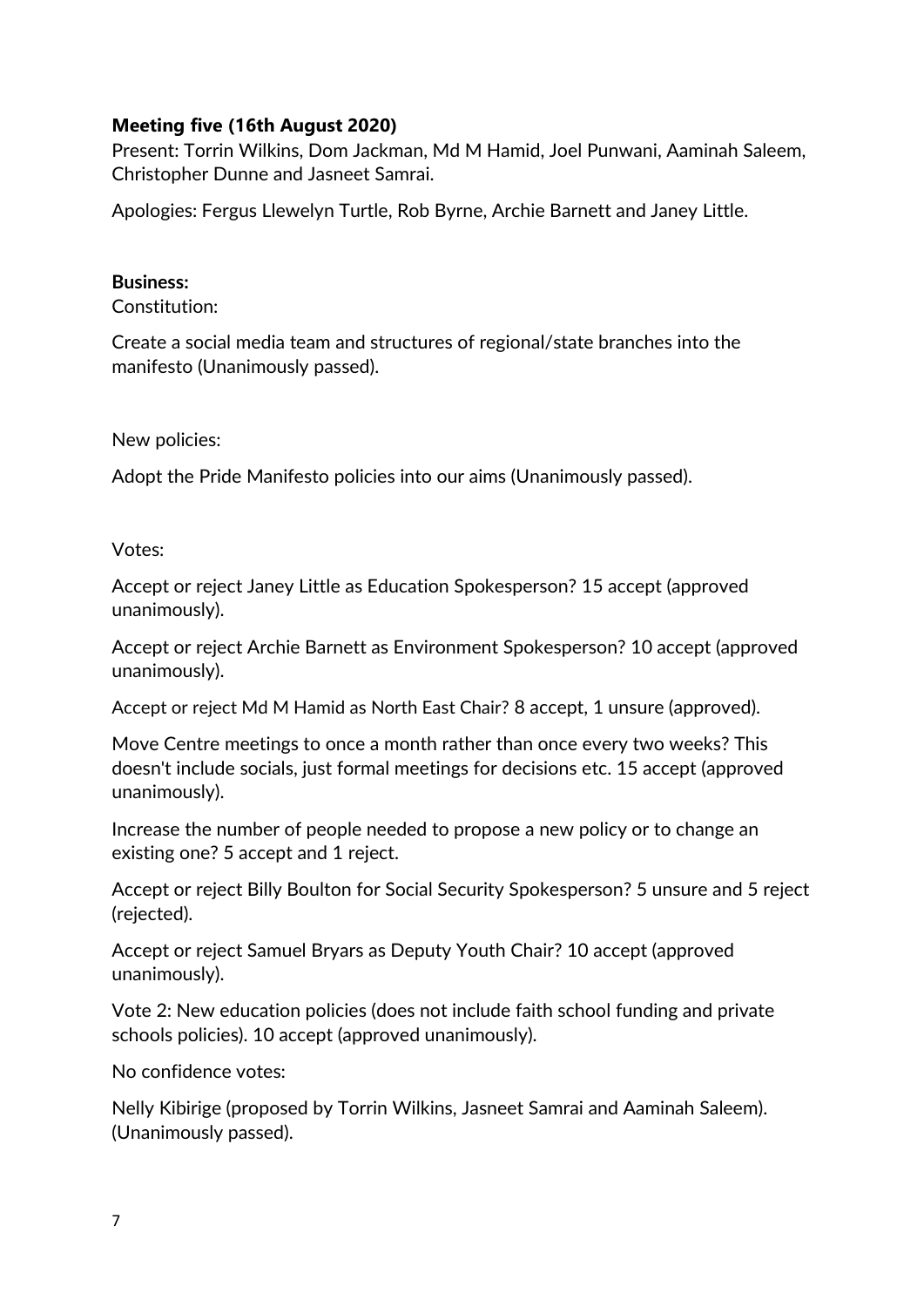### **Discussions:**

- Discussed new papers including Included to Excluded.
- Looked at opening donations with our new Treasurer Christopher Dunne.
- Discussed training sessions for Young Centre, the social media team and Regional/State Chairs.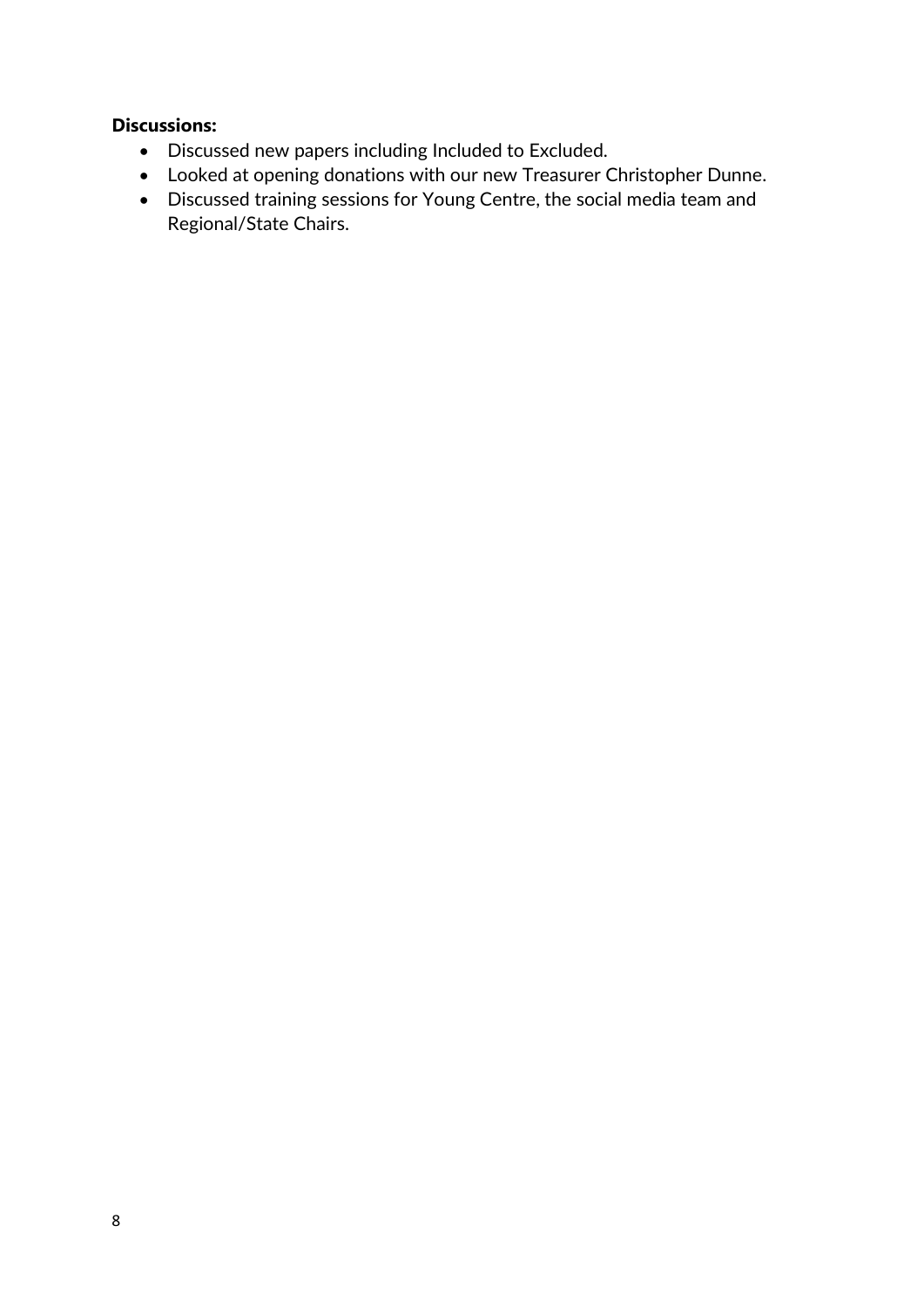### **Meeting six (Thursday 3 rd December 2020) 8-9 pm.**

Present: Jake Poulton, Torrin Wilkins, Jasneet Samrai, Ashley Routh and Christopher Dunne.

Apologies: Janey Little, Md M Hamid, Louise Jenifer and Archie Barnett.

Absent: Franklin Vaci, Joe Gellman, Alex Toal, James Steel, Joel Punwani, Danny Simm, Charles Shaw, Aaminah Saleem, Fergus Turtle, Freya Greaves, Christopher Price and Ryan Frendo.

### Torrin:

- This year has seen almost a million people see our tweets and our Facebook page reached 200 likes.
- Checked if there were any discussions on specific policies people wanted.
- We have had no meetings in September, October and November as a result of the COVID-19 pandemic.

### Ashley:

- Suggested that we should change our policy in X markers in passports to removing gender markers within passports.
- Added the issues with the mental health act being suspended because of the COVID-19 pandemic should be tackled by Centre.

### Jas:

• Agreed to change the Pride Manifesto to include removing gender markers within passports rather than the existing policy of X markers in passports.

### Christopher:

- Suggested removing our proposals for a Northern Ireland Parliament and instead keeping the existing Northern Irish Assembly. This is due to the history of the Northern Ireland assembly.
- He also proposed that we keep the existing system of Single Transferable Vote (STV) in Northern Ireland rather than changing it to STV. The rest of the UK should also have this system for its elections.

### Votes:

• No confidence vote in Aaminah Saleem as Deputy Director who hasn't responded to us in a month. 5 votes in favour, 0 against and 0 abstentions.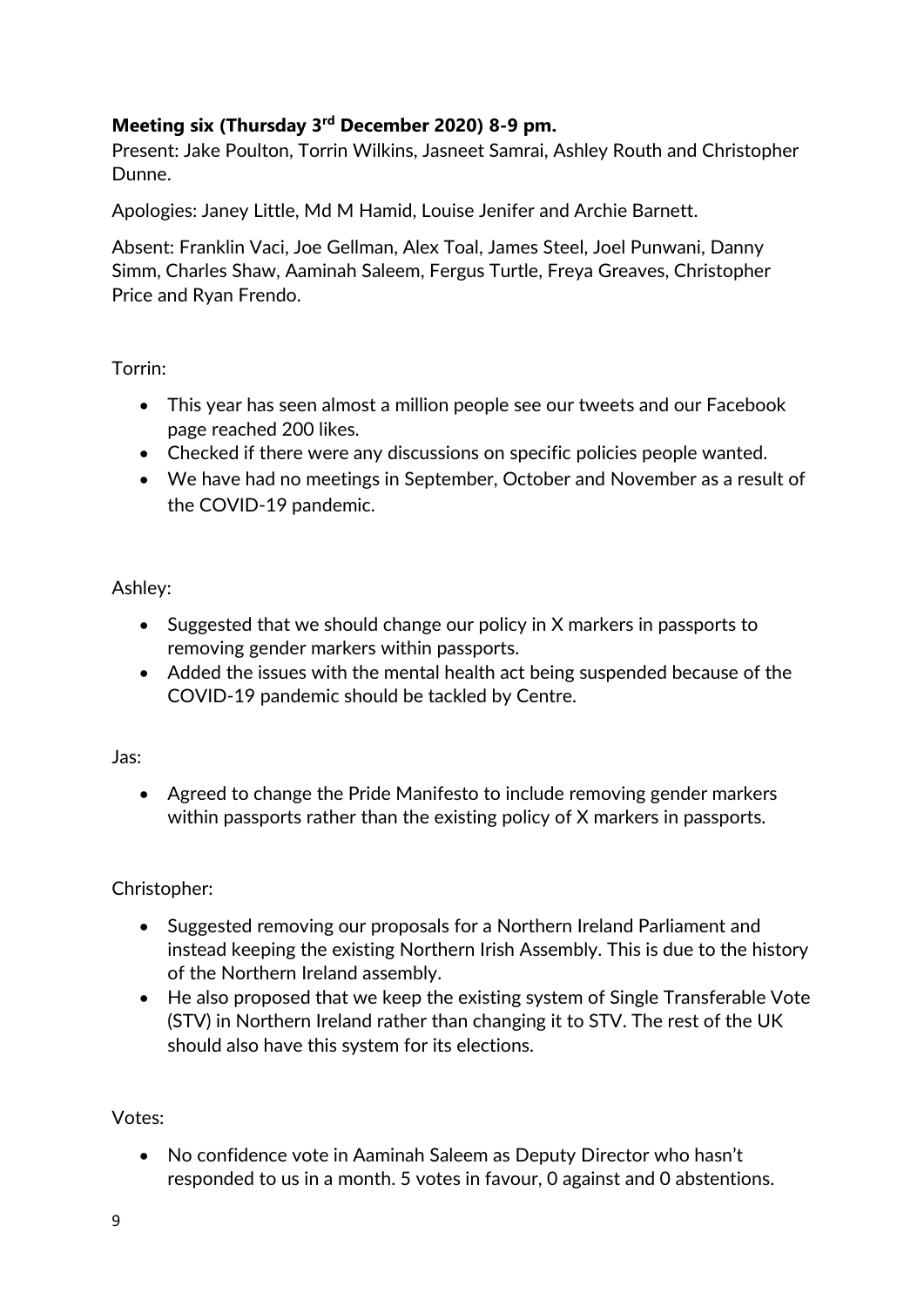- Our new aims document (only changes is the addition of devolution to each policy). 5 votes in favour, 0 against and 0 abstentions.
- Our new key documents (addition of donations and some new areas of our code of conduct): <https://www.centrethinktank.co.uk/mainpages/centrekeydocuments.html> 5 votes in favour, 0 against and 0 abstentions.

Votes and activities between meetings:

With our new easily updatable website all votes and activities, including those taken outside meetings, will be recorded on this document.

- 17<sup>th</sup> January 2021: Jasneet Samrai became the Interim Deputy Director. 4 votes in favour, 0 against and 0 abstentions.
- 20<sup>th</sup> January 2021: Alex Toal stepped down as the Head of Digital Campaigns as he is starting a new job.
- 20<sup>th</sup> January 2021: A drop-in training session was held by Torrin Wilkins with Adam McCartan and Jake Poulton.
- 29<sup>th</sup> January 2021: Our education Spokesperson stepped down.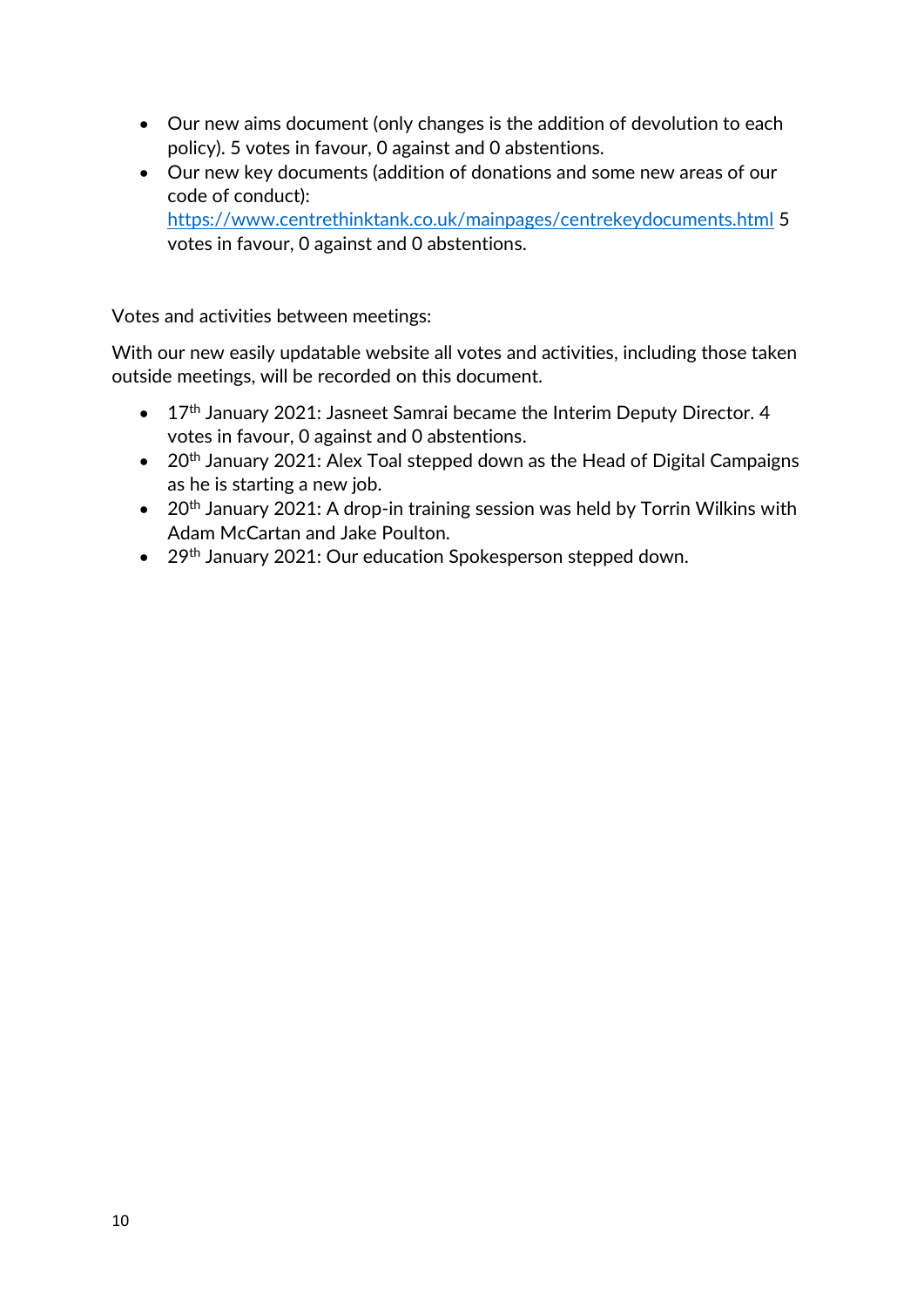### <span id="page-10-0"></span>**Meeting seven (Friday 29th January 2021) 8-9 pm.**

Present: Jake Poulton, Torrin Wilkins, Jasneet Samrai, Ashley Routh, Christopher Dunne, Louise Jenifer, Jake Poulton, Will Barber – Taylor and Adam McCartan.

### Apologies: None

Absent: Franklin Vaci, Joe Gellman, James Steel, Joel Punwani, Danny Simm, Fergus Turtle, Freya Greaves, Md M Hamid, Archie Barnett, Rowen Wilkins. Ryan Frendo, George Butcher and Billy Boulton.

- Torrin gave an update on the new "Expanding Furlough" paper and the success of our draft white paper. There was also an update on the changes to the website such as the new page for articles.
- Discussion about what we should focus on in our new podcast hosted by Will. This included inviting MPs on and discussing policies or campaigns being run by Centre.
- We also discussed policy and paper ideas for the future.

### **Votes:**

- Vote on permission to possibly form a campaign group on the issue of those refused by their employer from the furlough scheme. 8 votes in favour, 0 against and 0 abstentions.
- Vote on Jasneet becoming Deputy Director. The discussion for this also included an agreement that any HR department formed in the future will be informed of relationship between the Deputy Director and the Director. 7 votes in favour, 0 against and 0 abstentions.
- No confidence votes proposed by Torrin Wilkins and Jasneet Samrai: Christopher Price and Charles Shaw. 8 votes in favour, 0 against and 0 abstentions.
- Votes on our updated key documents: [https://centrethinktank.co.uk/key](https://centrethinktank.co.uk/key-documents/)[documents/.](https://centrethinktank.co.uk/key-documents/) The only change is that Adam and Louise are now part of our complaints committee. 8 votes in favour, 0 against and 0 abstentions.
- Louise moving from South East Chair to Education Spokesperson. 7 votes in favour, 0 against and 0 abstentions.

Votes and activities between meetings:

- 7<sup>th</sup> February 2021: Updated privacy policy, Constitution and Disability Access. 9 votes in favour, 0 against and 0 abstentions.
- 17<sup>th</sup> February 2021: Pushkin Defyer joining our team as the new Democracy Spokesperson. Whilst there was a previous complaint involving Pushkin, we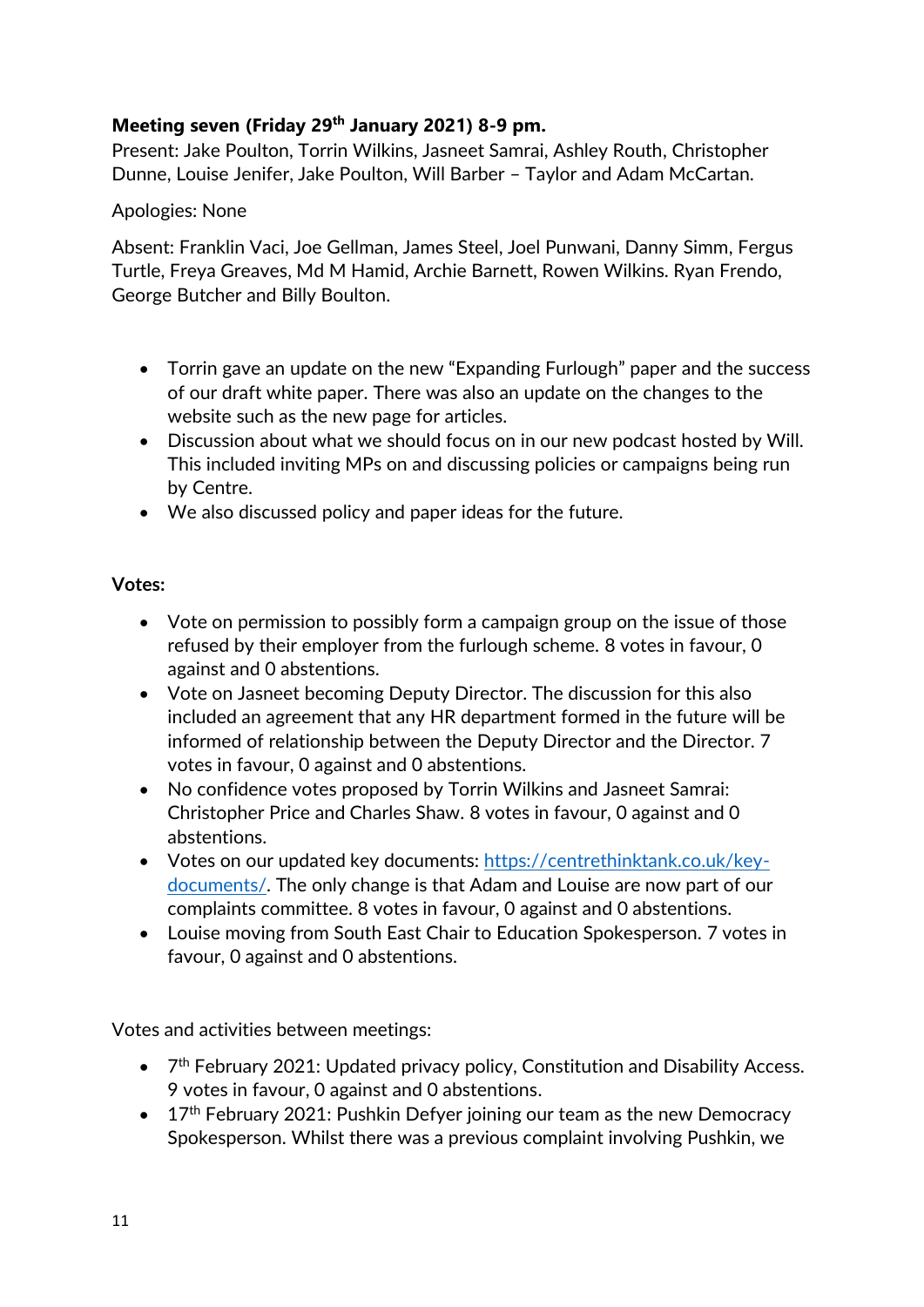accepted his apology, and it was almost eight months since he left Centre. 6 votes in favour, 0 against and 1 abstention.

- 19<sup>th</sup> February 2021: Alfie Green joining our team as the new Foreign Affairs Spokesperson. 8 votes in favour, 0 against and 0 abstentions.
- 3<sup>rd</sup> March 2021: Joe Gellman moving to become Social Security Spokesperson from being Justice Spokesperson and Lauren Davison joining as the team as our new Justice Spokesperson. 9 votes in favour, 0 against and 0 abstentions.
- 16<sup>th</sup> March 2021: Seb Teague joining our team as the new Chair of Young Centre. 7 votes in favour, 0 against and 0 abstentions.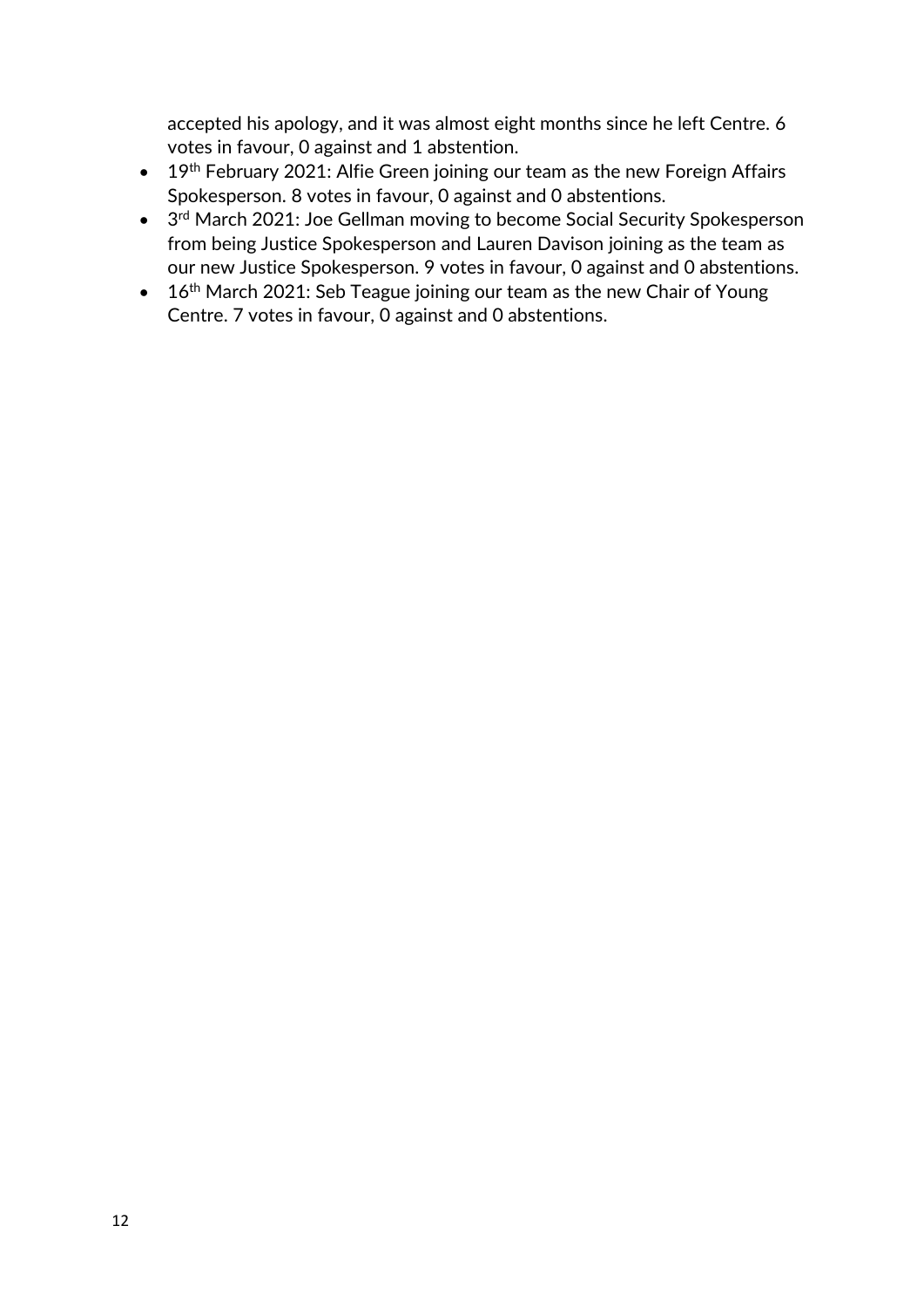### <span id="page-12-0"></span>**Meeting eight (Friday 19th March 2021) 8-9 pm.**

Present: Ashley Routh, Sebastian Teague, Adam McCartan, Will Barber – Taylor, Jake Poulton, Torrin Wilkins.

Apologies: Alfie Green and Jasneet Samrai.

Absent: Christopher Dunne, Louise Jenifer, Archie Barnett, Joe Gellman, Joel Punwani, James Steel, Pushkin Defyer, Lauren Davison, Freya Greaves, Danny Simm, Md M Hamid, Fergus Llewelyn Turtle, Ryan Frendo, Rowen Wilkins, Cllr George Butcher and Billy Boulton.

- Torrin updated the group on the progress with the "Expanding Furlough" plan and the Gaps in Support APPG. There was a small win for the APPG in the budget for the newly self-employed, but we are still pursuing a change in the furlough system.
- The new podcast episode with Melanie Onn had to be delayed but it will be recorded next week.
- The group discussed the possibility of election coverage for the Senedd, Scottish Parliament and the Manx general election.

### **Votes:**

- Vote on our updated safeguarding, complaints and constitution including easy read guides. 6 votes in favour, 0 against and 0 abstentions.
- Vote to have our meetings on the second Wednesday of each month at 8:30pm each month. 6 votes in favour, 0 against and 0 abstentions.
- Discussion about new rotas for creating papers. 6 votes in favour, 0 against and 0 abstentions.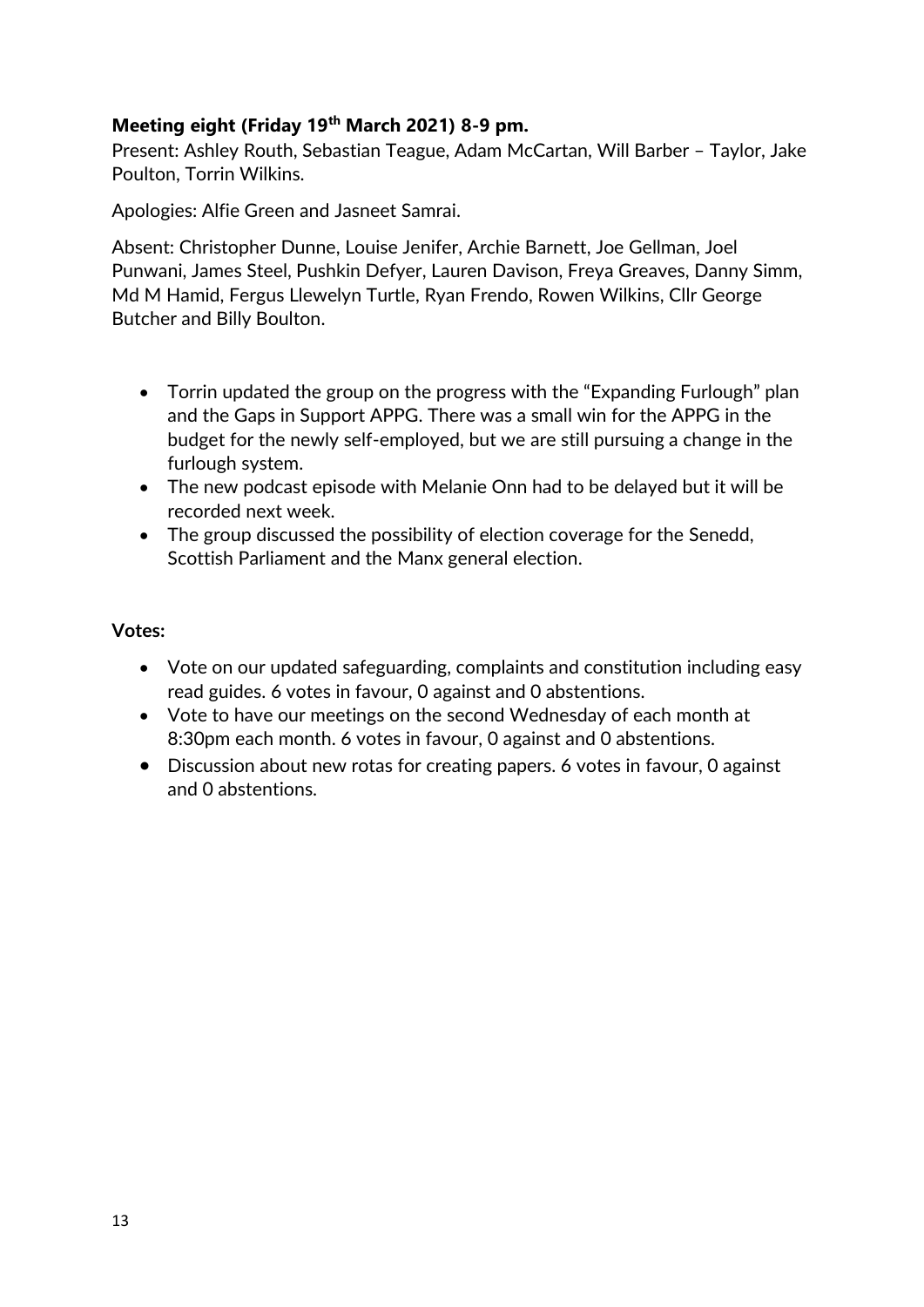### <span id="page-13-0"></span>**Meeting nine (Friday 7th April 2021) 8:30-11 pm.**

Present: Ashley Routh, Sebastian Teague, Adam McCartan, Jake Poulton, Torrin Wilkins, Jasneet Samrai, Alfie Green, Louise Jenifer, Pushkin Defyer, Md M Hamid, Christopher Dunne

Apologies: Will Barber – Taylor, Archie Barnett and Lauren Davison.

Absent: Joe Gellman, Joel Punwani, James Steel, Freya Greaves, Danny Simm, Fergus Llewelyn Turtle, Ryan Frendo, Rowen Wilkins, Cllr George Butcher, Bill Hodgkinson and Billy Boulton.

• The group discussed the future form of the organisation and our future activities.

### **Votes:**

- Closed meeting. 11 votes in favour, 0 against and 0 abstentions.
- Whether we should postpone the decisions for this session until next session. 10 votes in favour, 1 against and 0 abstentions.
- Vote on the main motion. 11 votes in favour, 1 against and 0 abstentions.

Votes and activities between meetings:

- 18<sup>th</sup> May 2021: Joining the anti-11+ coalition set up by Comprehensive Future. 12 votes in favour, 0 against and 0 abstentions.
- 18<sup>th</sup> May 2021: No confidence vote on Billy Bolton. 8 votes in favour, 0 against and 0 abstentions.
- 4<sup>th</sup> August 2021: Pushkin Defyer joining our team as the Environment Spokesperson. 8 votes in favour, 0 against and 0 abstention.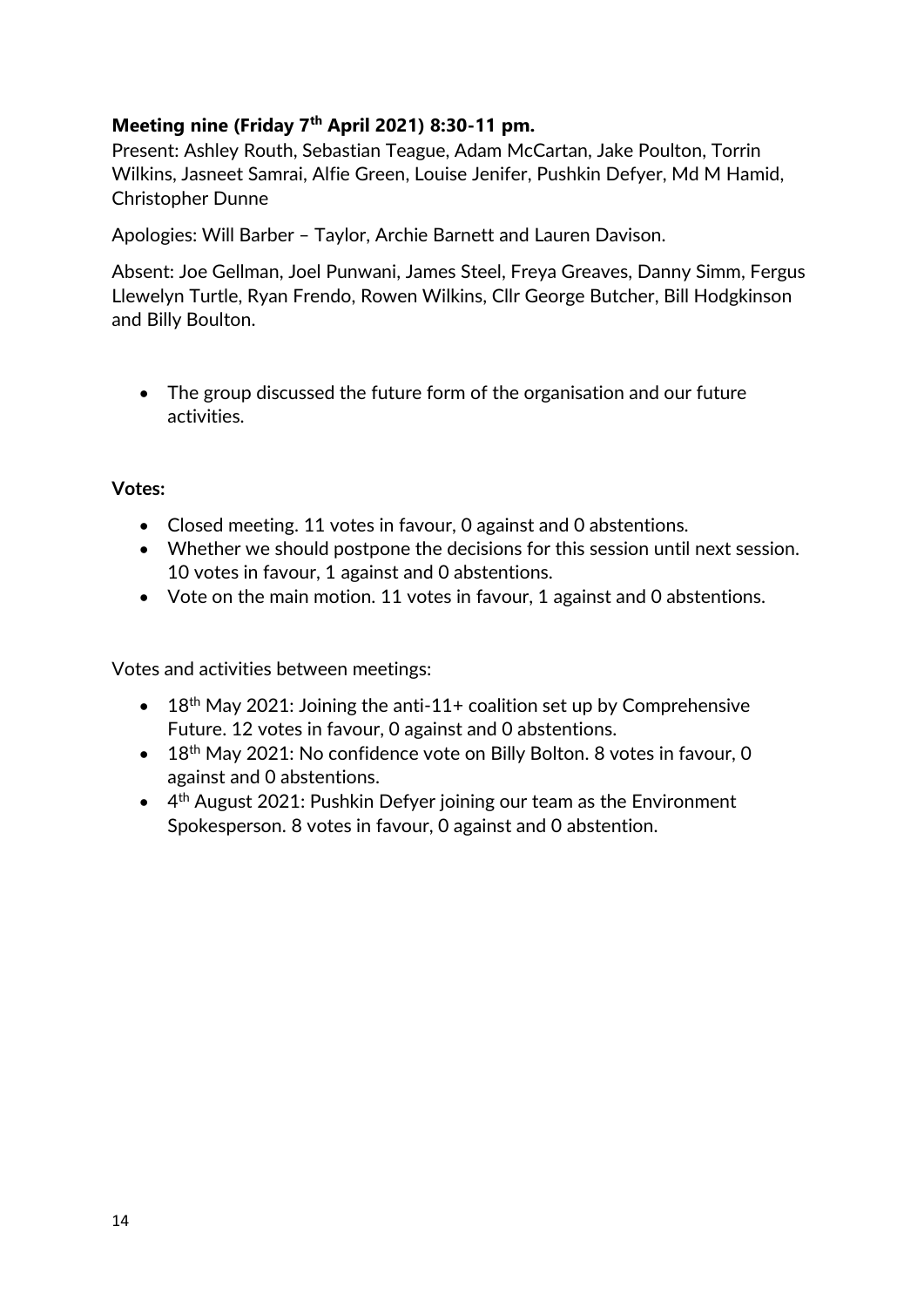### <span id="page-14-0"></span>**Meeting ten (August 11th 2021) 8:30-10:30:**

Present: Ashley Routh, Torrin Wilkins, Jasneet Samrai and Jake Poulton

Apologies: Adam McCartan and Pushkin Defyer.

Absent: Joe Gellman, Joel Punwani, Freya Greaves, Fergus Llewelyn Turtle, Ryan Frendo, Rowen Wilkins, Cllr George Butcher, Sebastian Teague, Louise Jenifer, Md M Hamid, Christopher Dunne, Will Barber – Taylor, Bill Hodgkinson and Lauren Davison.

### **Updates:**

- Update on the Excluded Unity Alliance tour and progress with our plans.
- Update about our papers looking at vaccinating younger people and an update on our new paper looking at mental health.

### **Votes:**

- A financial partnership with Excluded Unity Alliance with one paper looking at including more groups in the government support schemes. 4 votes in favour, 0 against and 0 abstentions.
- No confidence votes: Joel Punwani and Freya Greaves. Neither have been to any of the last four meetings. (Contact me beforehand if you would still like to remain involved. No confidence votes happen if we don't hear from someone at meetings or in the group chat for a few months). 4 votes in favour, 0 against and 0 abstentions.
- Vote on a closed section of the meeting 4 votes in favour, 0 against and 0 abstentions.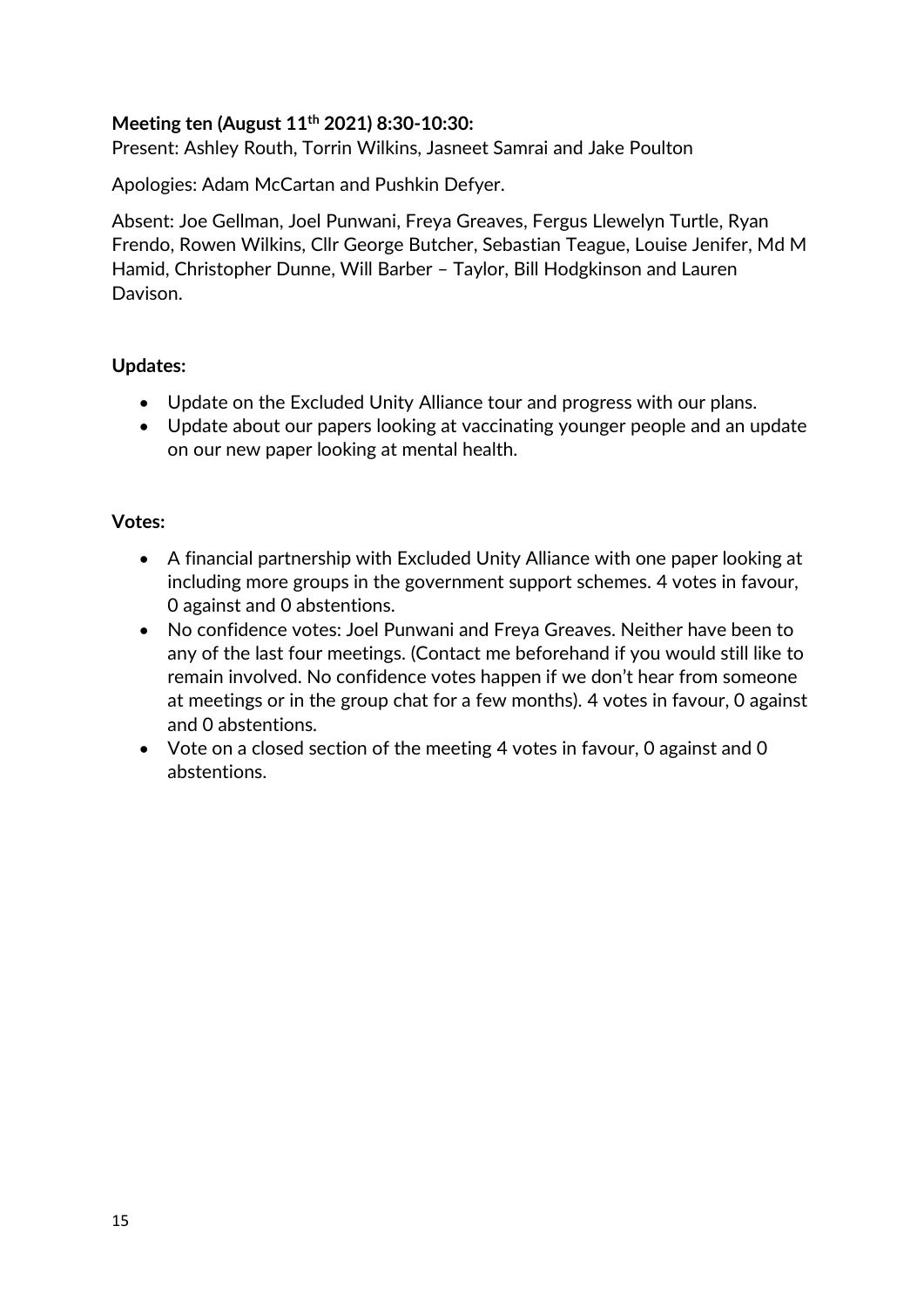Votes and activities between meetings:

16th-17th August 2021:

Overtime must be compensated either with financial remuneration or with time off in lieu: 7 votes in favour, 0 against and 0 abstentions.

The right to flexible working must be guaranteed: 6 votes in favour, 1 against and 0 abstentions.

Create an Office of regulatory Simplification: 5 votes in favour, 0 against and 0 abstentions.

Enshrine a minimum living wage in law for everyone over the age of 16: 5 votes in favour, 0 against and 1 abstentions.

Ban zero hours contracts: 2 votes in favour, 3 against and 0 abstentions.

A national framework for Collective Bargaining: 3 votes in favour, 2 against and 0 abstentions.

21<sup>st</sup> October 2021: To create a student wing with a Student Chair: 4 votes in favour, 2 against and 0 abstentions.

23rd October 2021: Pushkin becoming our Student Chair: 3 votes in favour, 1 against and 0 abstentions. Later decided to run for Membership Officer instead due to starting University later on this year.

24<sup>th</sup> October 2021: Pushkin becoming our Membership Officer: 5 votes in favour, 0 against and 0 abstentions.

26<sup>th</sup> October 2021: Cllr Mathew Hulbert joining our team as Chair in the East Midlands: 5 votes in favour, 0 against and 0 abstentions.

5<sup>th</sup> December 2021: Alexander Tamblyn joining as our Pastoral Care and Safeguarding Office: 5 votes in favour, 0 against and 0 abstentions.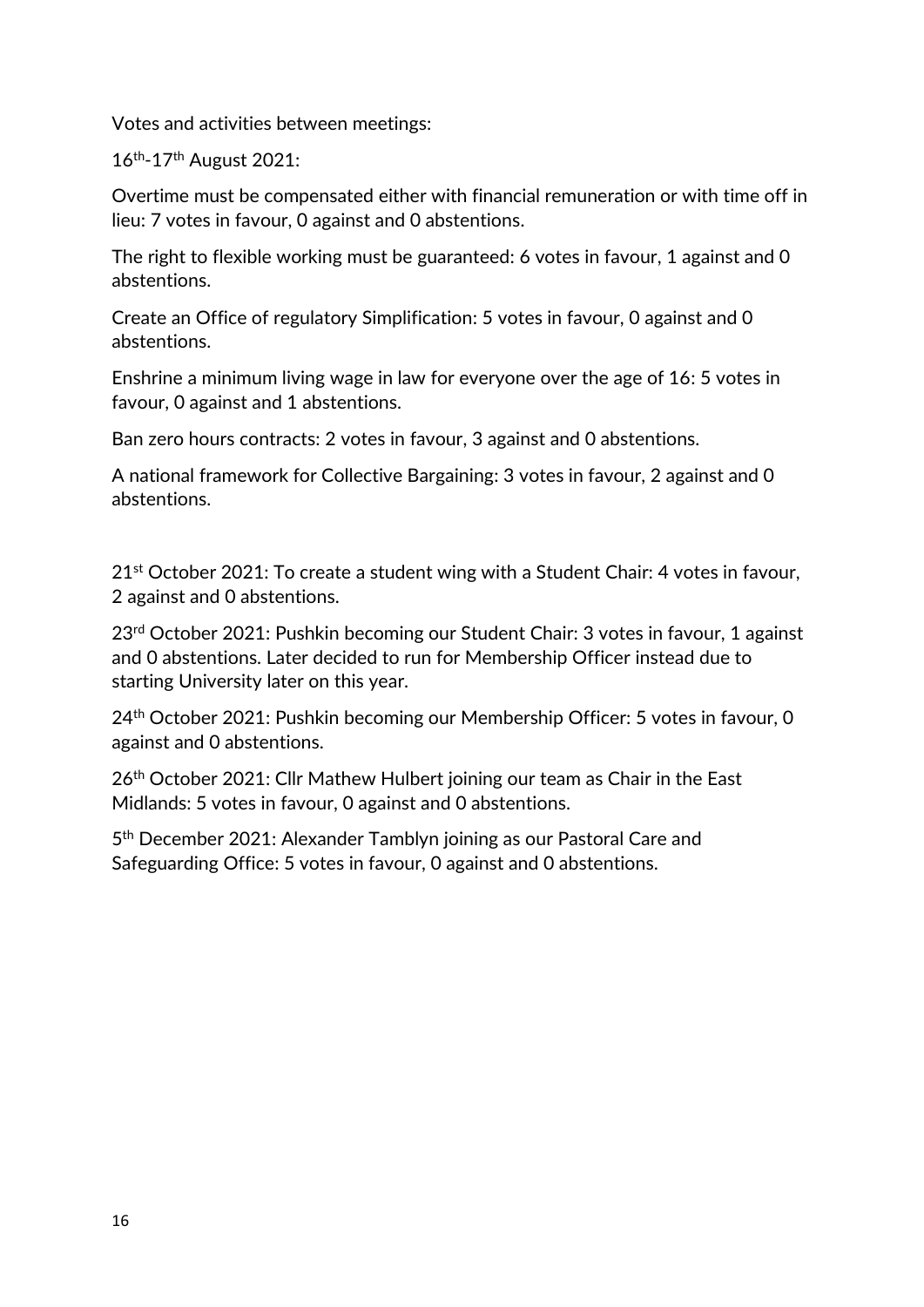### <span id="page-16-0"></span>**Meeting eleven (February 23rd 2022):**

Chair: Pushkin Defyer

Present: Ashley Routh, Torrin Wilkins, Jasneet Samrai, William Burrows, Tayla Dodd and Mathew Hubert.

Apologies: Will Barber – Taylor.

Absent: Jake Poulton, Sebastian Teague, Louise Jenifer, Ariane Far, Lauren Davison, Joe Gellman, Mathew Hulbert, Md M Hamid, Fergus Llewelyn Turtle, James Taylor, Ryan Frendo and Rowen Wilkins.

### **Updates:**

### **Recap on Fairer Share event**

- Torrin We almost doubled the number of attendees we had since our last meeting.
- Overall, it was a successful event with an interesting set of panellists.
- We had a good number of interesting questions.
- Good direction for future events and we will continue to run more events in the future.

### **Make Votes Matter alliance paper**

- Torrin Make Votes Matter have only published two papers which were released a few years ago.
- They've want to do more on the research side of things.
- We will be taking part in the 'Democracy loves report' to look at benefits of PR
- It will include a series of essays from politicians and from events they are running.
- We will have input and are editing parts of the paper and are contributing the case for PR.
- Matthew It is a good alliance for our pro-PR stance and it's a promising paper.

### **Britain project**

- Torrin Spoke with Cherry from the group after getting in contact.
- They are similar to Centre given their centrist position yet different from us in that they are more about providing a space for discussions.
- They are fairly low key and are being led by Monica Harding
- Blair mentioned them in speech which gave them more exposure.
- Mixed board for us either interesting like Gauke + Harding etc, other side Rory Stewart, Angela Smith, etc.
- Unsure of their relationship with Blair.
- They are interested in what we are doing and how Centre looks at centrism.
- We looked at cooperation on events and maybe a partnership.
- We have left it open for debate on our position with them.
- Ash Doesn't mind working with varied group of people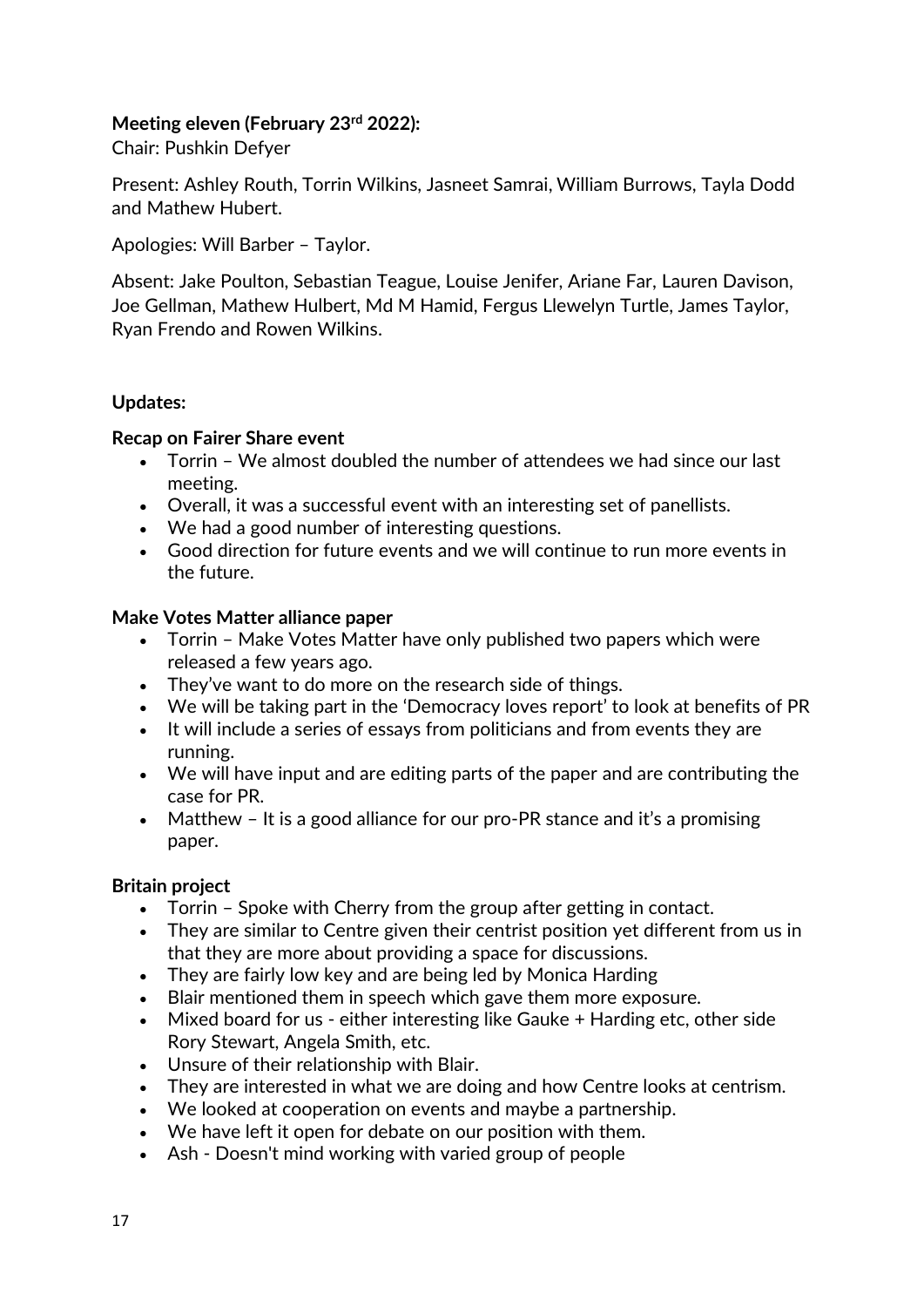- Jas We have mixed set of supporters and partners which are arm's length from Centre.
- Pushkin worries about possible transphobia, especially seen with other Change UK/Independent Group ex-MPs.
- Jas Monica started it up after the last election so we don't see transphobia emerging but is a concern we need to take seriously.
- Ash Not opposed as long as we are distinct, not endorsing essentially.
- **Outcome - Kept at somewhat of a distance until we know more, can work with them somewhat though just avoid direct association until voted on.**

### **Tik tok:**

- Pushkin High outreach and it is an emerging form of media which the NDP used very well.
- Jas Hard to run Instagram, Twitter and Facebook let alone adding another form of media due to lack of a specific social media person.
- Tik Tok is youth oriented and unsure whether they'd be interested.
- Ash On Tik Tok Centre could adopt a template of picking apart a dominant policy idea and then suggesting people go to centre as an alternative.
- **Outcome - Back burner for future discussion when we have dedicated social media person but occasional post still good.**

### **Funding**

- Torrin Aber has been getting lots of great traction with backing by Dixon
- We have put together a business plan for the minimum amount we need and how we would spend it.
- We have ongoing conversations about donations which are looking positive but still unsure.
- Aim for a few donors to take Centre to next level by increasing budget and having regular income.
- We have done a lot in Aberystwyth with money we have proven efficiency and success when we have funding.
- We have enough money for the next year,
- We are not afraid to say no to donors or supporters if they aren't compatible with Centre's views.

### **Aberyswyth university society update**

- Jas Local branch up and running.
- Policies such as the anti-spiking campaign have seen policies passed in the SU.
- 33/80 societies backed the anti-Spiking motion.
- Campaigns on housing and independent complaint procedures are upcoming and ongoing.
- Around 40 members of the societies and good links to other societies.
- Biggest political society in Aberystwyth.
- Executive issues dealt with and back to smooth running.
- Suzie Davies coming for an event at the end of march and we are looking at monthly events with guest speakers.
- Looking at a collaboration with Bangor university and Welsh Young Liberals.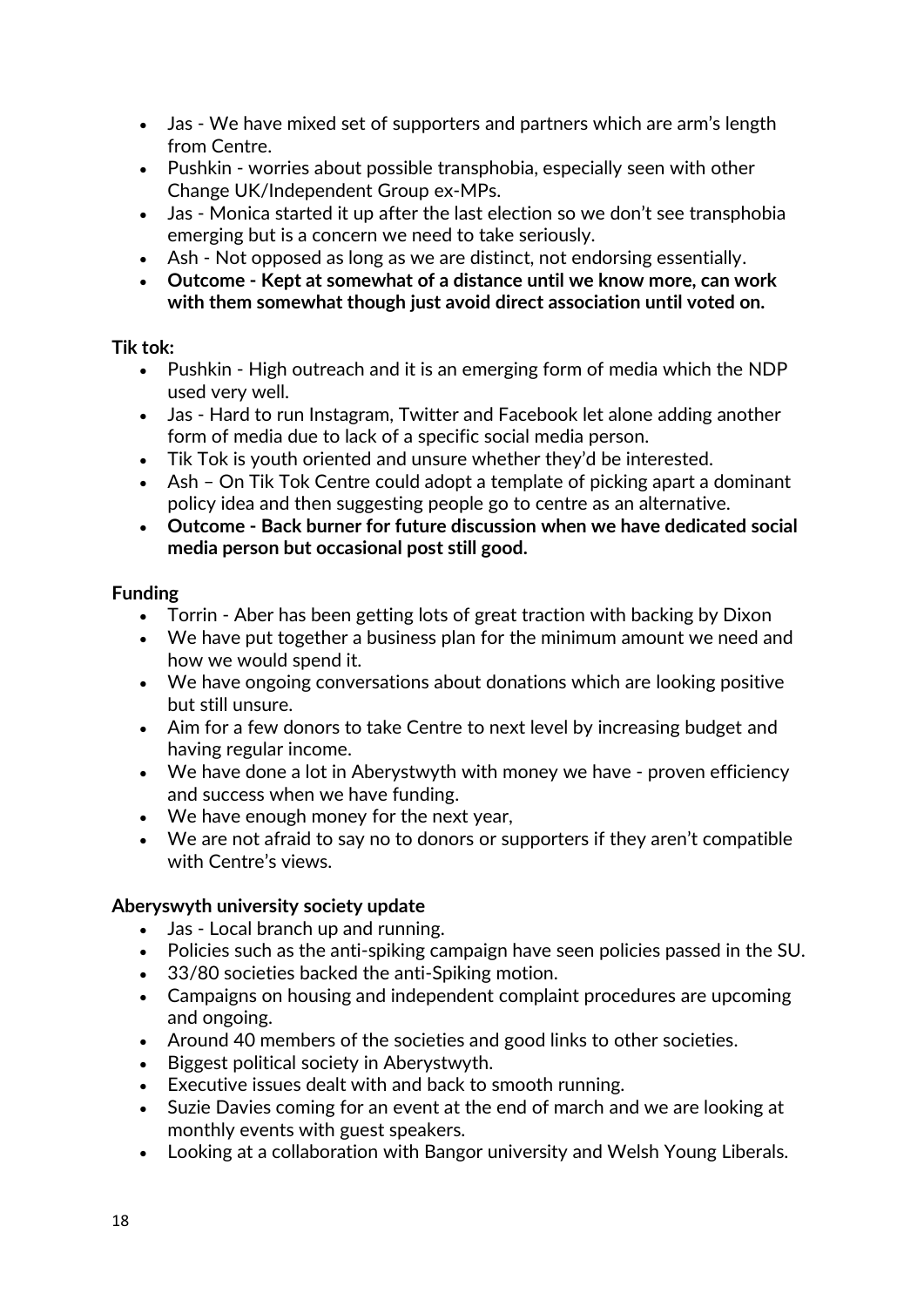### **Welsh translation group:**

- Jas We have a team now and anyone in Centre can now translate anything to Welsh for campaigns etc.
- Quick turnaround on translations.
- Group of people mostly local to Aberystwyth.

### **Trans healthcare paper**

- Ash have info but lack of centralised data so has had to rely on emailing GICs so may use FOI requests.
- A lot of people we want to talk to Joylon Morgan suing NHS on this and he may hold a lot of data - cannot reach him however.
- It is hard to make a paper with current info but article is easier right now.
- Can't find academic papers to reference.
- Pushkin can we use centre to contact Morgan more officially?
- Torrin Access to a non-Gmail centre email address to help reach these people.
- Jas is devolved areas taken into account?
- Ash It is not split into UK areas as all data is England central (one in Scotland and one in Cardiff but Cardiff is too recent. Overall, there are not enough GICs in devolved areas to do so).
- Will not impact paper as of now.
- Torrin We can publish smaller bits of content as long reads
- **Outcome - Centre will contact Joylon and set up official email address and we will potentially publish Trans healthcare paper as a long read for now unless more data can be gathered.**

### **AOB:**

- Jas Shortlist paper will be out soon
- Torrin Denmark paper will be out soon been working with Rosemary Sexton.
- Torrin William is working on a train networks paper.
- Few papers being written right now. We also have a google doc of everything going on in Centre and future plans, will publish in GC and team bit of website.
- Matthew will write an article about citizens and local democracy.

### **Actions in Ukraine:**

- Pushkin Situation worsening with Ukraine, NATO and Russia.
- Torrin we have policy of working with Norway and backing NATO spending commitments, nothing specific on Ukraine yet, add sections on website about topical issues to get policy ideas and suggestions.
- Ash Proposes sanctions aimed at Russian land ownership, for instance
- Pushkin Need to deal with Russia and London dark money as at the same time.
- Ash Russian property ownership is large and could in effect be land ownership sanction with effect on land property depending on sanction.
- Torrin is an interesting idea with potentially good effects regarding rent rates but would have to be detailed to have max effect.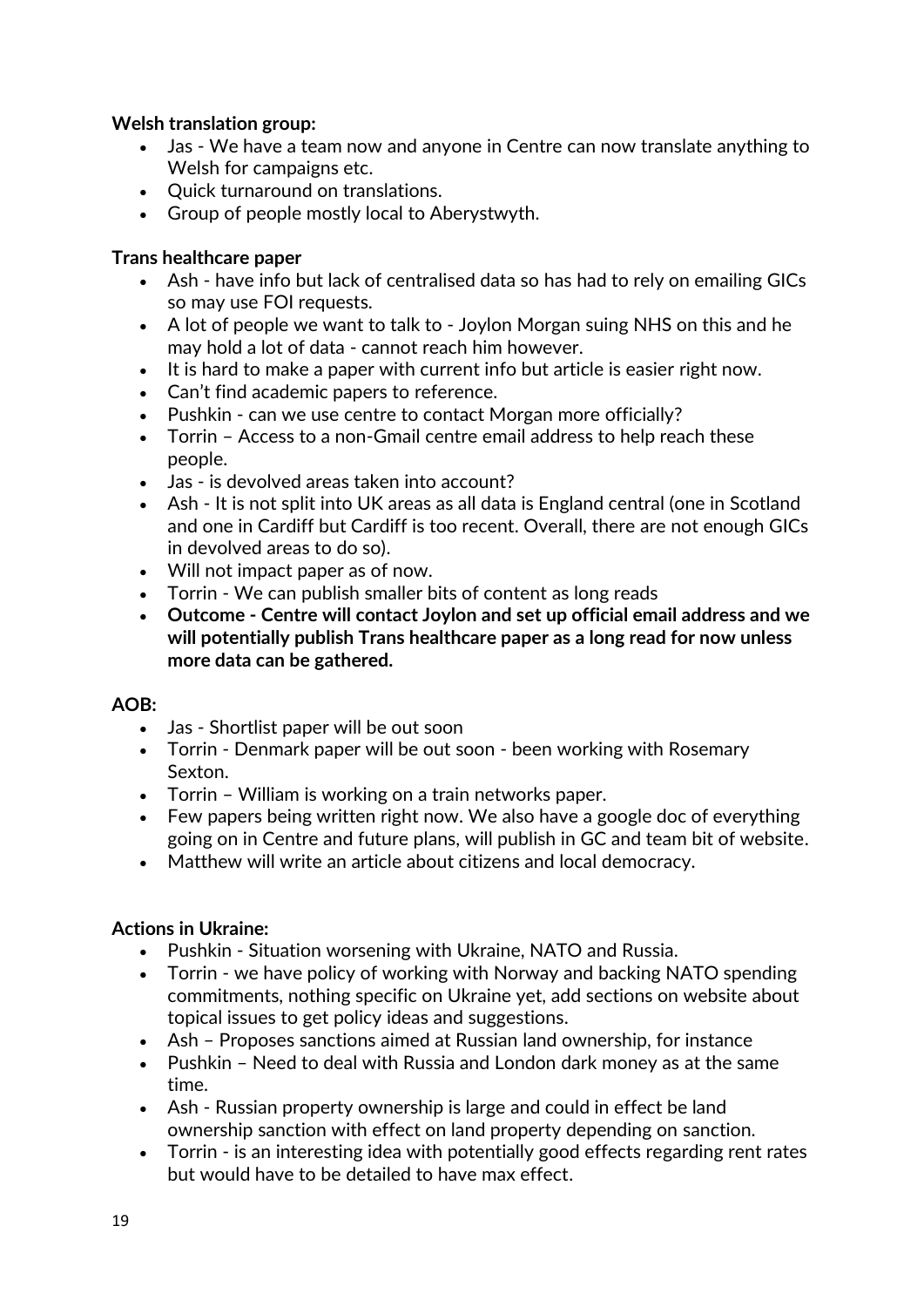- Ash Won't be big but will have an effect on rent rates.
- Torrin will go and write policy on sanctions dealing with punishing Russia, dark money and rent prices.
- Ash we may be punished via an increase in Russian gas prices, upsetting voters to back parties who may want to reverse sanctions.
- Matthew similarities between political extremes re-Putin apologists, sensible centre is the sensible way still.
- Torrin good opportunity to end reliance on non-renewables and to increase our use of renewables as energy independence helping to reduce reliance on Russia, article on this soon.
- Ash nuclear power as middle ground to transition has been covered lots. We need a conversation around oil powers controlling supply, we could align ourselves with a major oil power to reduce prices and help sanction and take on other oil powers until we are energy independent. If countries will become independent, it is in the interest of oil countries to sell their supplies as soon as possible before they start losing money on this.
- Pushkin Need to push it as breaking up oil oligarchies.
- Ash If there's way to sell it would be good
- Ash UK needs more than sanctions eg naval and air support (not invasion).
- Torrin Handing weapons as we are doing now to Ukraine can go wrong, eg. Afghanistan, requires more thought.
- Pushkin In conclusion more physical involvement is needed.
- Policy outcome and actions: Torrin will work on policies with agreed perspectives: stricter sanctions with a view to tackling current dark money in London and property prices too, long term end on reliance for gas and energy from Russia (going renewable will do this, again two birds one stone re net 0), Continued support for NATO re-funding commitments with British physical involvement in Ukraine instead of arms sales to Ukraine.

### **Votes:**

• N/A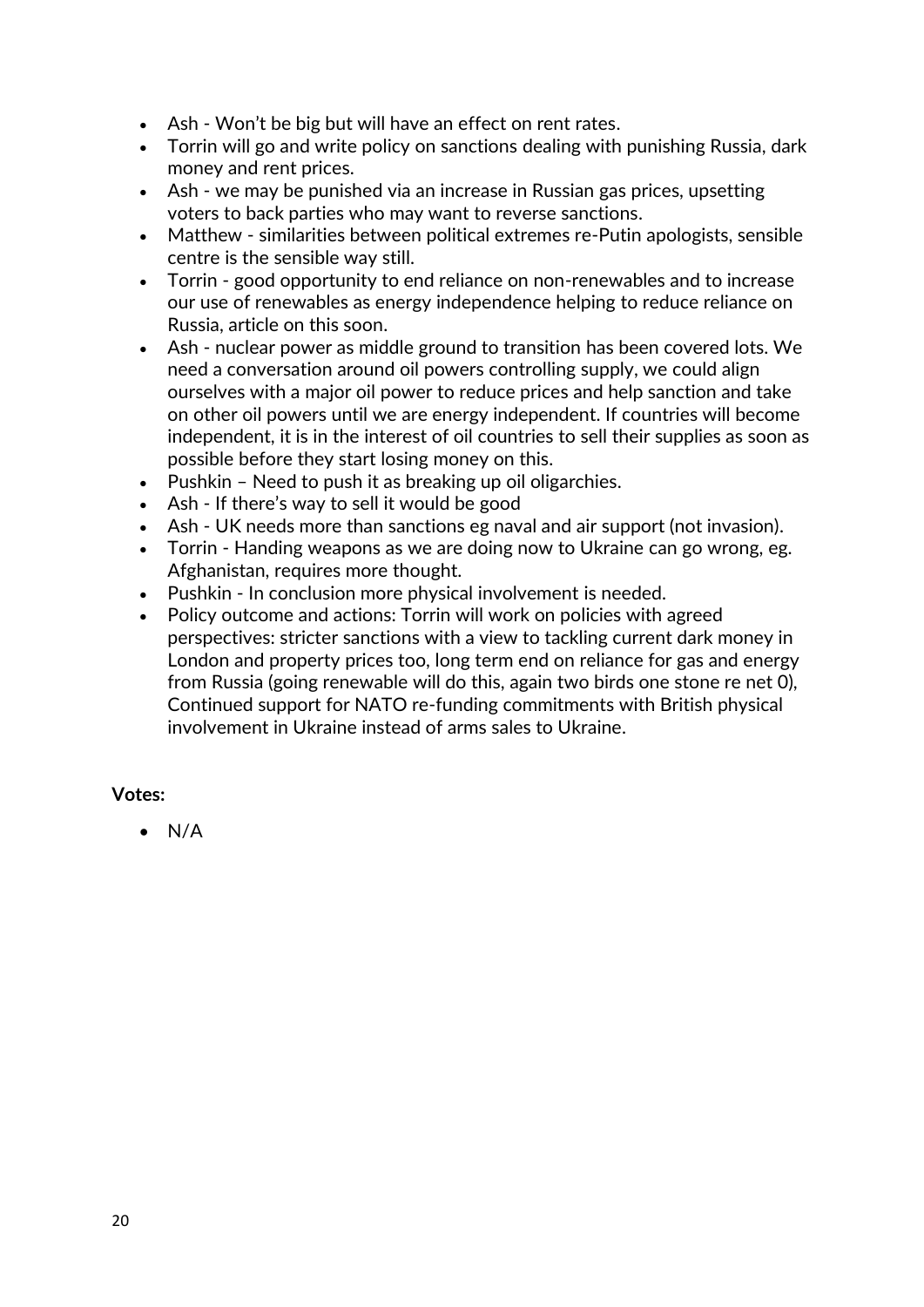### <span id="page-20-0"></span>**Meeting Twelve (April 6 th 2022):**

Chair: Pushkin Defyer

Present: Torrin Wilkins, Ashley Routh, Jasneet Samrai, Jake Poulton and Will Barber – Taylor.

Apologies: Tayla Dodd and William Burrows.

Absent: Sebastian Teague, Louise Jenifer, Lauren Davison, Mathew Hulbert, Joe Gellman, Md M Hamid, Fergus Llewelyn Turtle, James Taylor, Ryan Frendo, Rowen Wilkins.

### **Ukraine conflict:**

• Pushkin - We now need to review situation as policies quickly became out of date due to fast pace of changing situation.

### **Trans research:**

- Ashley Torrin has excel doc with a list of Freedom of Information requests.
- Questions are phrased to ask for info that should be available from 2015 onwards.
- One Gender Identity Clinic has published all info available already thus others should be able to provide the information we ask for.
- Torrin asking what data is already there.
- Ashley Interesting to see data differences between devolved government areas and areas in without devolution.

*Actions: Follow up next meeting.*

### **Britain Project:**

- Torrin no idea what's happening with the project.
- They said they were setting up but no new updates yet.
- Been pretty offline since we spoke to them.
- Since supporters' network is growing and will continue to grow after the local elections we are also doing a similar thing of creating a forum.

*Actions: keep an eye on the Britain project.*

### **Shortlist paper**

- Halted for 'Lib Dems Too' paper.
- Due to tech issues, we are unsure about progress, but shortlist paper is backed up.

*Actions – updated on.*

### **Denmark environment and Make Votes Matter papers:**

- Torrin Ariane has moved on to advise for DEFRA and it was her final paper which was well received.
- Rosi Sexton was unable to immediately contribute but is welcome later when things have calmed down.
- Been low key in release but successful.
- Harder to sort out release and hard for her to comment on policy due to her now working with the government making release trickier.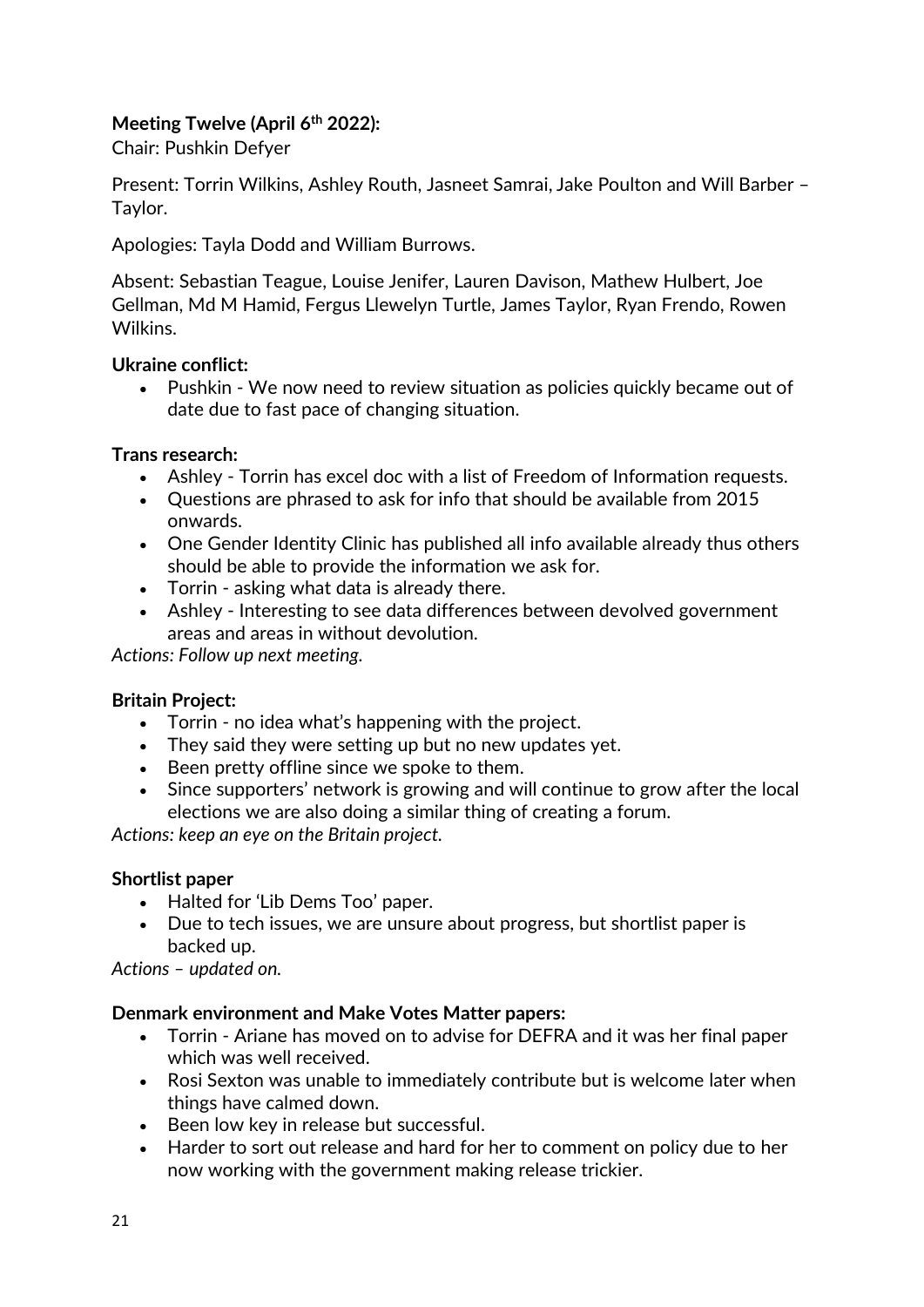- Make Votes Matter is a larger paper.
- Alex who worked for our social media moved to Make Votes Matter and it has given us a bridge to communicate.
- Originally was meant to be single paper published physically and online where we interview politicians.
- However, it has grown beyond this as we plan to apply for a grant in the same way Make Votes Matter is.
- We will do six-month project with series of interviews and couple of papers.
- Gauging views of Conservative areas and how to build conservative case for Proportional Representation.
- We plan to use links we have to cover Tory bases on this.
- The JRF are mixed group with a mixed board. Our work with Make Votes Matter will help us and our wider work as a group will help us to make a good bid for the grant.
- Best For Britain may be able to support us in this as well.
- The papers appear to be on level of excluded situation.
- Looks good so far.

*Actions – Discuss where extra funding is allocated if received.*

### **For a better politics and Aberystwyth:**

- Jas re Aber is going well
- Ready to run next year
- We cant do anything for 5 weeks and then next academic yr now
- Tech difficulties have hindered slightly for a better pol paper

### **Voltface:**

- Torrin Labour and the Voltface articles all came out at once which gave us a lot of exposure on announcement of the partnership.
- We were only think tank to actively work with Voltface when we spoke to them.
- Agreed with them it is mutually beneficial to work together.
- Mutual articles coming out from Torrin and their team.
- Labour, Conservative and the Transform campaign for drug policy reform is working with us as well.
- Looking at cross party orgs including the Greens and Lib Dems as well.
- We are unifying different independent group in one big campaign.
- Has been a large success.

### **State of Centre review discussion:**

- Pushkin are there ways to increase exposure and boost membership growth?
- Ashley Maximise exposure during locals with tweets, overnight streams and predictions.
- This was successful on US election night.
- Torrin We can use Cllrs and cross party figures to give balanced narrative of the night.
- Easier to run than the US elections as council elections are UK based.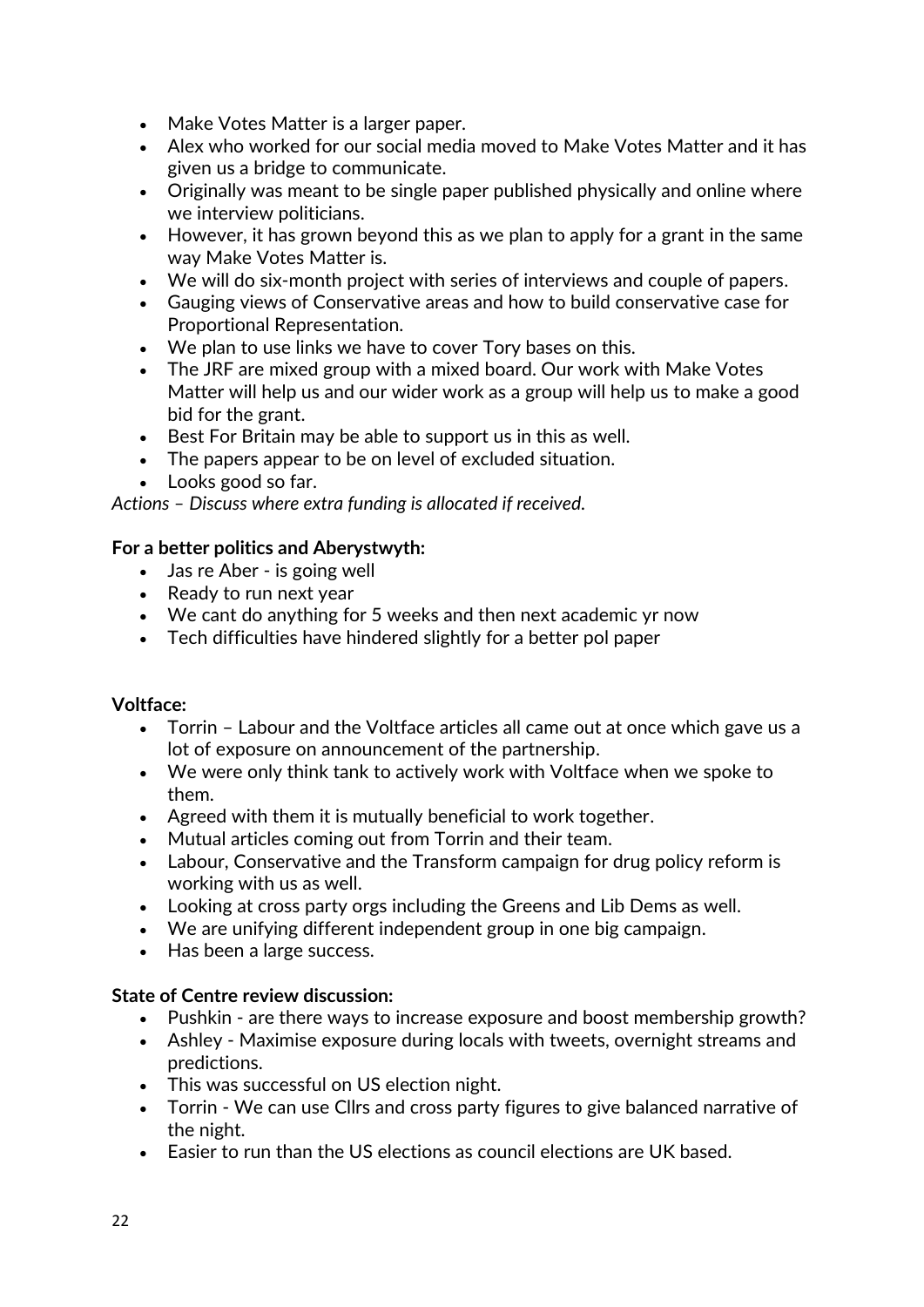- Re growth, excluded stuff was massive but after that we needed a few months to decide how to grow.
- With Volteface and partnerships and big campaigns to associate us with will help with growth.
- It will ensure we are dynamic is our nature.
- As we build up cooperation with other orgs it will be easier and easier to gain exposure in the future.
- Supporters are waiting till post May locals.
- Will be useful for growth.
- Funding JRF is big potential help, we also have ex head of Jack Daniels potentially supporting us, ex LD donor but knows Andrew and is interested in us.
- Andrew Dixon invested a lot of time and money into Fairer Share so looks like we will be waiting later into the year.
- Pushkin Podcasts will be important to increase exposure when new supporters join.
- Will spoken to both Stephen Kinnock and David Hanson.
- David Hanson is waiting until his contract ends.
- Will be able to get podcasts done and Will has interviewed them before and it looks promising.
- Torrin Podcast a month and an article a week to engage and retain members.
- People are interested to engage in these.
- Stephen Lloyd seems keenest support as of right now.
- Many supporters want to engage, and it may be easier to engage them via pods and articles.
- Small ways will be easier to involve supporters instead of getting them to be active campaigners for us.
- MPs may be nervous about engaging with us partially for fear of being debated on policy by Torrin but also since we are new.
- Finding ways to engage people who are interested in becoming supporters.
- Pushkin what's the new £2 a month plan? Is this compulsory for members?
- £2 voluntary patron plan helps diversify funding and prevents us from being beholden to one source of funding.
- We want mixed funding model.
- £2 seems a good amount to peg it at as it's not too much.
- Setting up took time but now it's all sorted it runs smoothly.
- Helps fund events, individual papers, etc.
- We have 2 in the patron plan to ensure it works but has not yet been publicly advertised. We will push it soon.
- We will tell each person how their money will be used.
- Cost to maintain Centre is low, bank account costs us £3 a month.
- Coconut is our bank account.
- Tax bills are amounting to very little as we don't sell or buy products.
- We run off £300-£400 per annum to maintain so £2/£3 a month won't be hard to cover this (20-30 people).
- JRF gives us more to push into centre alongside Torrin being paid £9.90 an hour for his work. Doing this annually will be more than enough to fund running costs and some expansion.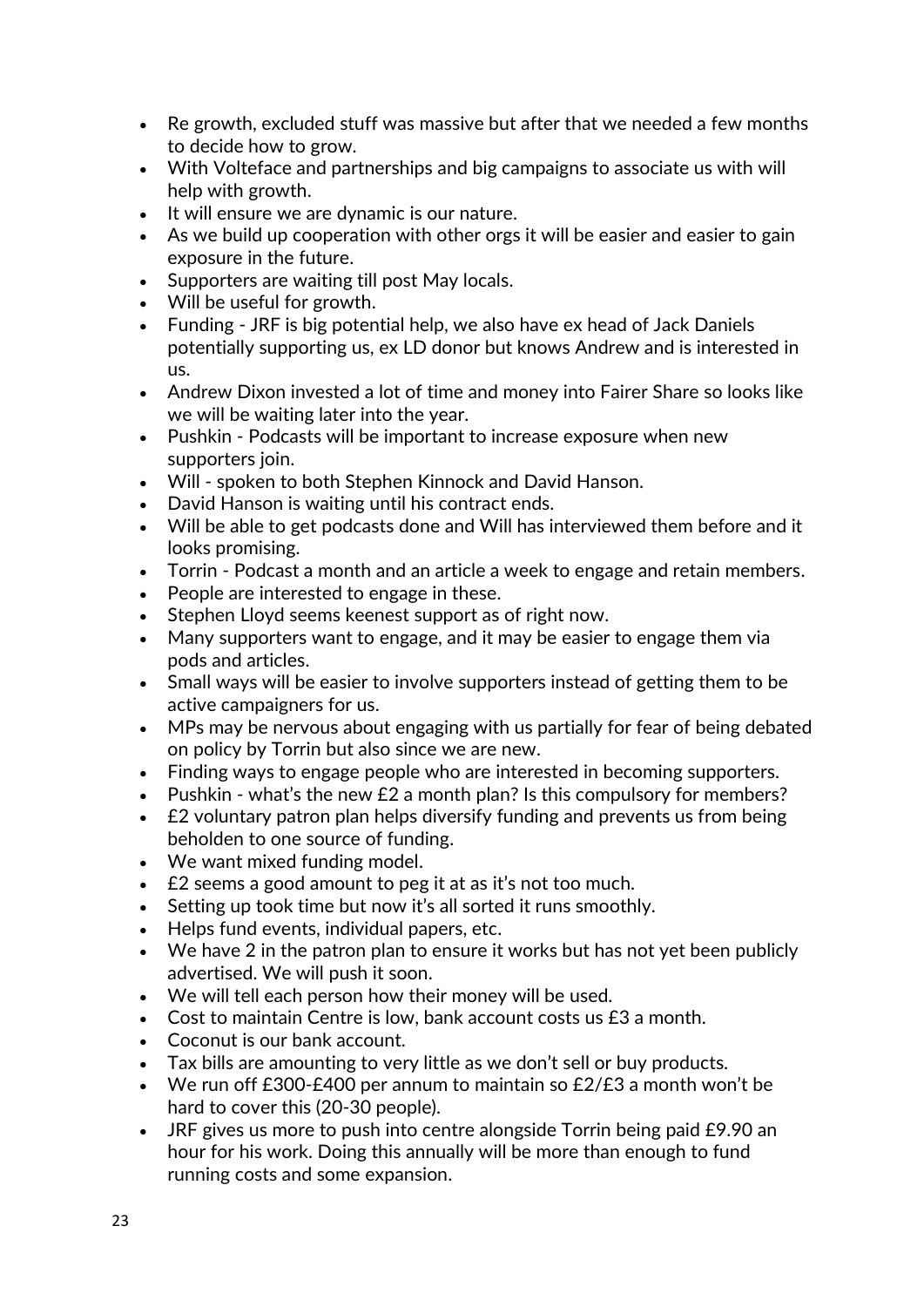- We have costing group potentially going to work with us
- Policy Engine worked with Green Party and Social Market Foundation, and they are working with us on costing a Land Value Tax.
- May end up with partnership with them.
- Centre for London are doing an article with us and whilst they don't do partnerships they will work closely with us.
- We are scaling up our social media game so individuals can run own campaigns and have own pages so people can focus on issues they are interested in.
- Building recognition is key.
- Team hub is good to show our to do list and what we are doing.
- If anyone has any ideas, then please present to Torrin.

*Vision - Big campaign group which works with many groups across the political spectrum to build up exposure and relevance with few key campaigns a year to show what we stand for and give us recognition by association as seen with excluded. Individuals will now be more encouraged to run individual campaigns with more capacity to do so giving us a further campaigning powerhouse edge and allowing individuals to build up personal reputations and followings.*

*Actions - more local election (and other such events in U.K.) coverage with live coverage on election night (with panel - look into working with groups like Brit Elect?). Pushing £2 a month voluntary contribution more. Encouraging MPs and members to contribute to weekly and monthly podcasts, articles and events as a means to engage. Torrin publishes team hub on group chat and we move towards this being the first port of call on discussions around think tank activities. Following up on if, and which, potential supporters we can get on pods to allow us to begin to plan announcements on them joining, partnerships and funding.*

### **Policy debates and votes:**

(Consensus's = universal agreement among members)

### **Ukraine:**

- Torrin remove policies enacted as they are no longer in date.
- Ukraine has made enormous advances so may just be watching to see what's happened and still supporting them.
- No fly zones are threat of war and may be unnecessary.
- Willingness to support further measures if situation worsens but no need as of right now.
- Ashley leaving aside obvious, Russia only selling gas in roubles need clear opposition.
- Useful excuse to cut of Russia as fossil fuel supplier as not only extremely effective sanction but also creates urgency to move to diversified green power.
- Lesser evil to not be so reactionary to nuclear and use it to support transition to green power.
- If we buy from Russia on their terms, it backs their campaign.
- Jake Aid is being overlooked, we need to look at a post conflict Ukraine and UK needs to mirror war support and promises need to start to be made now.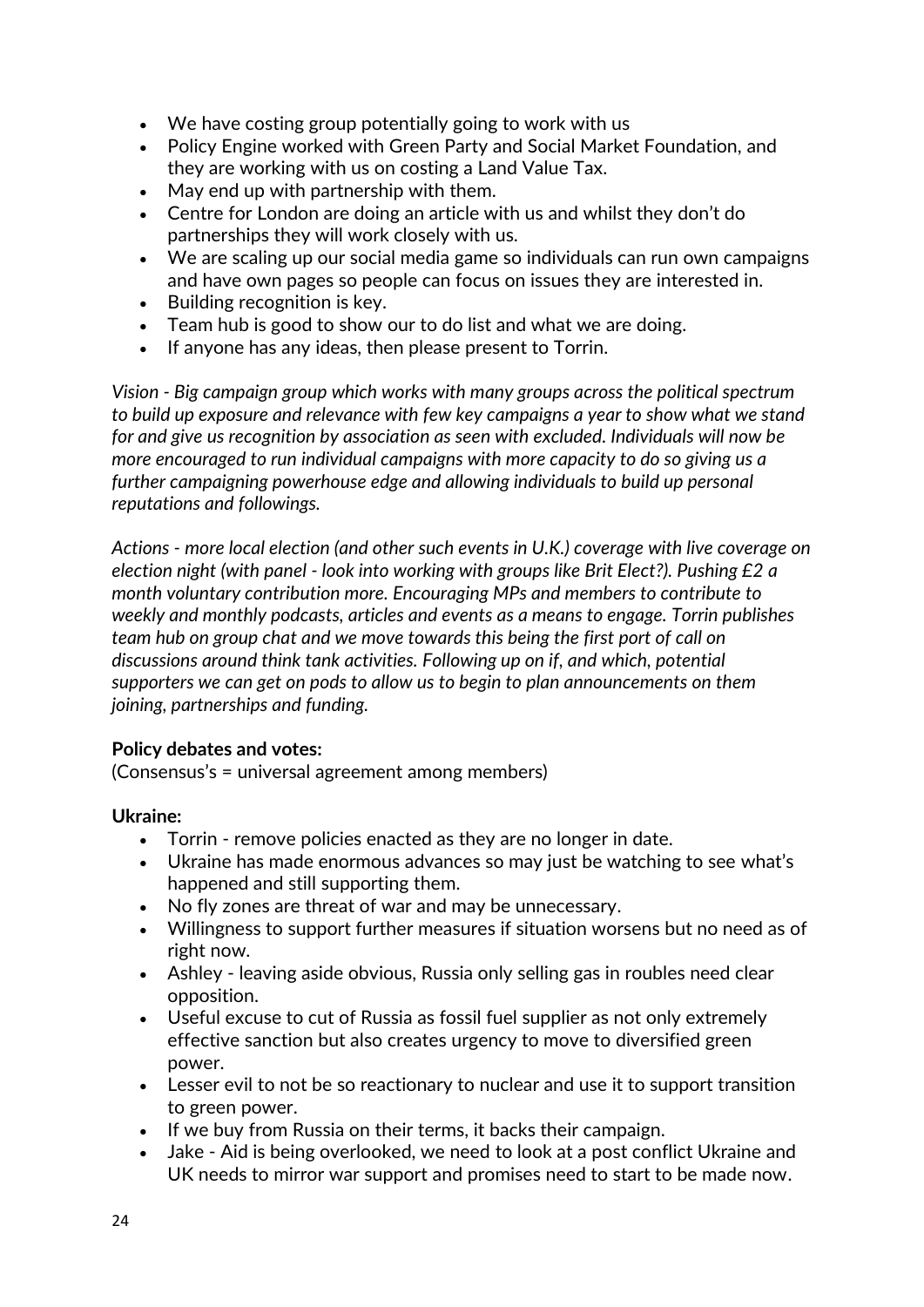- Torrin Russia may end up leaving the United Nations before being pushed.
- Ashley the way Russia explains nuclear deterrent as 'we don't want destroy the world but a world without Russia isn't worth existing' thus even the most die-hard pro Putin Russians will hold this view.
- The case to prevent nuclear war needs to reassure Russia of its right to exist post war.

*Policy outcomes - Support and encourage the UK govt to recognise Russia's sovereignty even in case of loss to Ukraine. Reserve support for no-fly zones in the case of turn for the worst on Ukraine but do not support as of now. The move away from Russian Fossil Fuel due to their demanding the payment in rubles should also double up to promote greener energy with nuclear as transition to wind, solar, etc. Call on govt to begin post war aid pledges on rebuilding Ukraine and emphasise they need to be consistent with level of current military support offered.*

### **Covid:**

- Ashley we've hit an equilibrium. How government runs covid safety is dangerous as it assumes only immunocompromised are affected.
- This doesn't consider dangers of long covid and no comprehensive data on this.
- It looks like a significant amount are getting long covid and we don't know who's affected. We don't know whether you risk long covid the first time you get covid and then you are fine of it is rolling a dice each time you get it.
- If it is a roll of a dice, then we can't treat it like flu as strain will bankrupt care and health systems and harm the country.
- Abolishing free testing and removing all provisions is dangerous and reckless.
- Minimum should see free testing and strong encouragement to isolate while employers put those who test positive go on government supported sick leave, whether people choose to isolate personally is a free choice.
- Jas people should still have to legally isolate as complications are created via voluntary status.
- Pushkin do we ban those from testing positive from going to schools and public transport as vulnerable people have to use these as well?
- Ashley tricky to find balance on schools and public transport.
- Without legal requirement we could strongly encourage people to wear masks who test positive.
- Jas hard to enforce.
- Pushkin do we go back to legal requirements on mask wearing, particularly on public transport and schools? Do we also reintroduce forms of test requirements for those who wish to go into crowded events, etc?
- Jas No, as seen in Wales once mask restrictions are gone it's hard to bring back.
- Ashley agreed, best to keep voluntary.
- Jake as seen with vaccine passports, Covid passes are red line on Liberty and are also ineffective.
- General consensus covid passes don't work.
- General consensus mask mandates are ineffective and voluntary works better.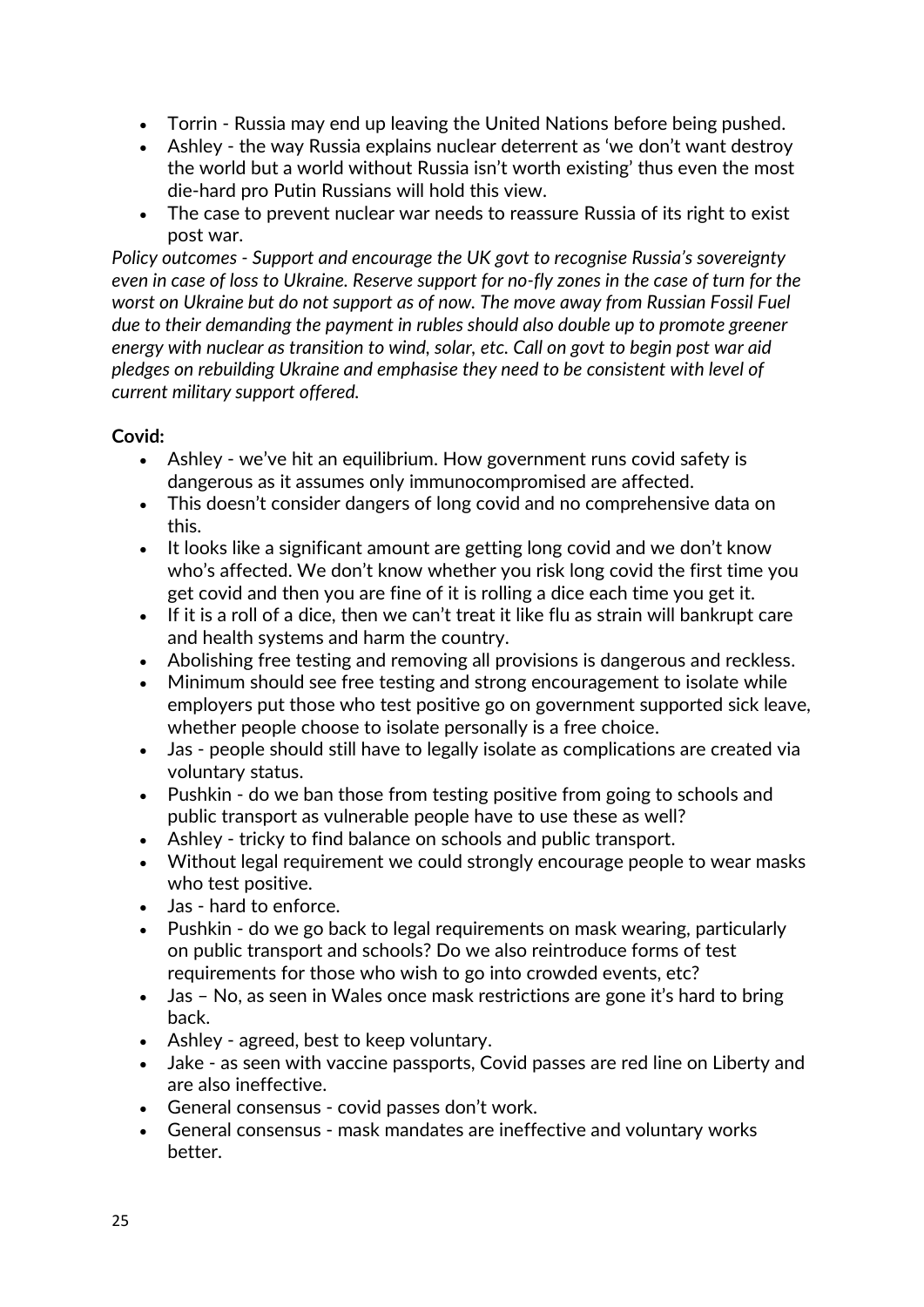*General consensus - Vaccine uptake is down and thus expensive and ineffective so scale down is necessary with set distances for travel to vaccine centres with roving centres for rural areas and vouchers for free transport to vaccine centres. Relevance of global vaccine equity acknowledged.*

*Policy outcomes - free tests re-implemented as well as state sick pay for self-isolation for positive tests\close members of family or household testing positive. Moving back to masks and Covid passes seen as ineffective - voluntary mask wearing should still be encouraged. Scale down walk in vaccine centres and replace with rolling vaccine centres that match demand in areas and vouchers for transport (helping to vaccinate rural areas and big cities with low uptake). Still push for global vaccine equity. Greater funding on long Covid research. Splits seen on whether isolation should again become a full legal requirement and the knock-on effects for kids.*

### **Cost of living crisis:**

- Pushkin Council Tax replaced with fairer share to offset higher prices.
- Ashley Council tax replacement is an idea and better than rebate but lowering one bill for another is not necessarily a sustainable idea.
- Jas its more about general living costs increasing so we need to offset costs as much as possible.
- Torrin Fairer Share is already policy so hard to apply specifically to cost of living crisis.
- Ashley state could become involved in the market to organically lower energy prices. This wouldn't involve nationalisation but a new government owned energy company to compete with existing private companies.
- Torrin this is seen with rail policy as well.
- Pushkin \*mind blown at how incredibly centrist this is\* yea I'm down, do we include profit caps as seen in Torrin's energy article?
- Ashley + Torrin with state as an actor that wouldn't be necessary.
- General consensus state emergency intervention as a competitor in the market to reduce prices organically and removes the need for profit caps.

*Policy outcomes - State emergency intervention as a competitor in the energy market to reduce prices organically. Scrap NI hikes.(More policies needed re offsetting costs eg. Cut VAT on essentials as tax revenue will increase from it anyway due to higher prices on other luxury goods? Rebates but via other methods? Will state intervention not take a while to kick in?).*

Votes and activities between meetings:

29<sup>th</sup> March 2022: Mark Bray-Parry joining our supporters network: 7 votes in favour, 0 against and 0 abstentions.

19<sup>th</sup> April 2022: Partnership with Policy Engine: 6 votes in favour, 0 against and 0 abstentions.

22<sup>nd</sup> April 2022: MP of the week: Starmer 2 votes and Yvette 3 votes.